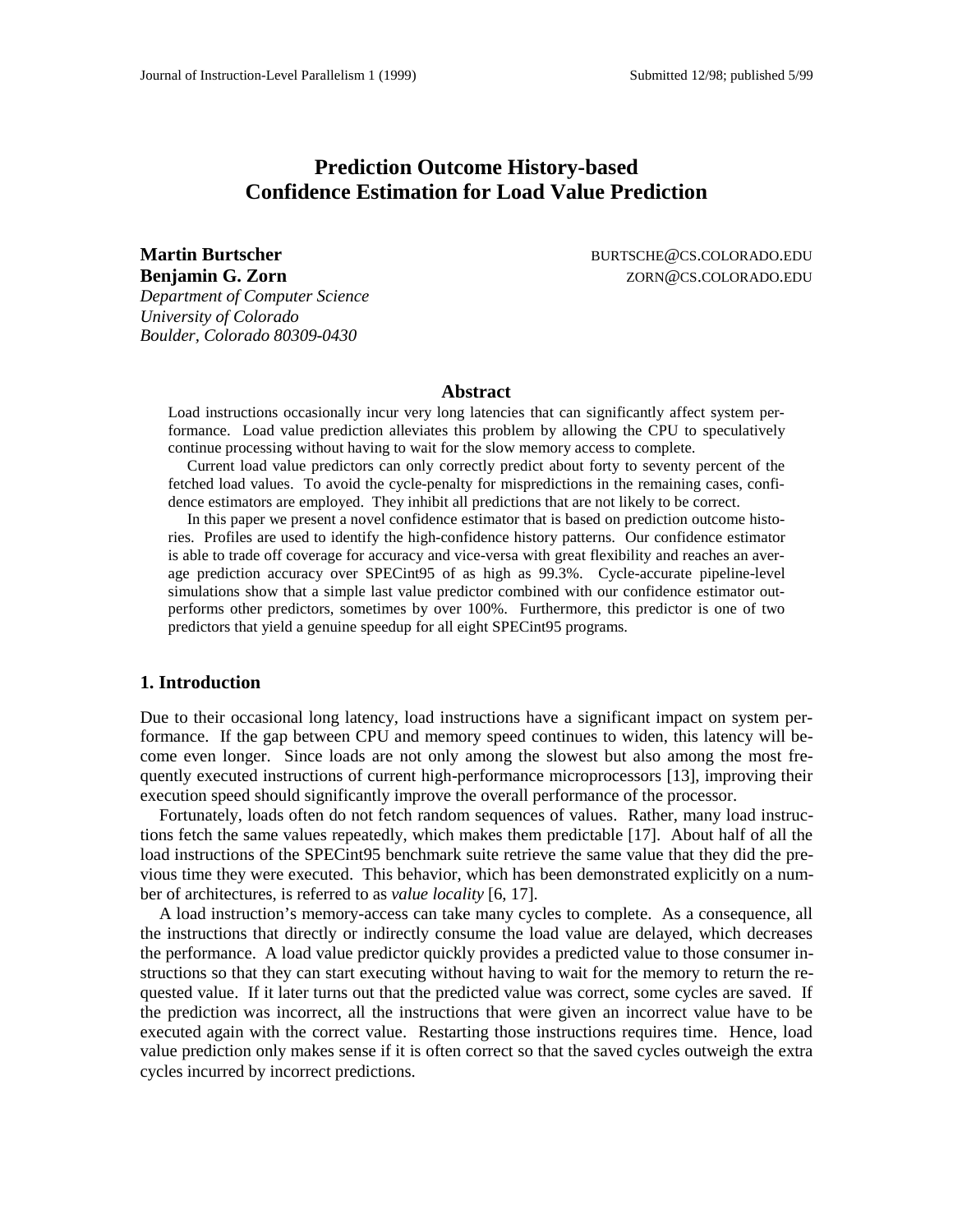#### BURTSCHER & ZORN

For example, if a load instruction that takes ten cycles to access the memory is followed by ten consumer instructions that each take one cycle to execute, then it takes a total of twenty cycles to execute the eleven instructions on a single-issue processor. If a load value predictor that takes one cycle to make a prediction is added to this processor, that same sequence of eleven instructions can be executed in eleven cycles (almost twice as fast), given that the predicted value is correct. However, if the value is mispredicted, it might take 22 cycles to execute the eleven instructions, ten cycles for the memory access to complete, one cycle to detect the misprediction, one cycle to reset the consumer-instructions, and finally ten more cycles to execute the ten instructions with the correct value.

Empirically, papers have shown that the results of most instructions are predictable [6, 15, 24]. However, of all the frequently occurring, result-generating instructions, loads are the most predictable [15] and incur the longest latencies. Since only about every fifth executed instruction is a load, predicting only load values requires significantly fewer predictions than predicting every instruction and leaves more time to update the predictor. As a consequence, smaller and simpler predictors can be used, which is why we believe that predicting only load values may well be more cost effective than predicting the result of every instruction.

Context-based load value predictors try to exploit the existing value locality by retaining previously seen load values. The simplest such predictor always makes a prediction using the previously fetched value of that same load instruction. We call this scheme *Basic LVP* (last value predictor).

To reduce the number of mispredictions and to avoid the cost associated with them, contextbased predictors normally contain both a *value predictor* and a *confidence estimator* (CE) to decide whether or not to make a prediction. All previously proposed predictors and our own contain these two parts in some form. The CE only allows predictions to take place if the confidence that the prediction will be correct is high. This is essential because sometimes the value predictor does not contain the necessary information to make a correct prediction. In such a case, it is better not to make a prediction because incorrect predictions incur a cycle penalty (for undoing the speculation) whereas making no prediction does not.

CEs are similar to branch predictors in the sense that both have to make binary decisions (predictable or not-predictable and branch taken or not-taken, respectively). Therefore, we chose to investigate whether some of the ideas that work well for branch predictors could be used as CEs for load value predictors.

One very successful idea in branch prediction, which is also applicable to load value prediction, is keeping a small history recording the most recent prediction outcomes (success or failure) [27]. The intuition is that the past prediction behavior tends to be very indicative of what will happen in the near future. For example, if an instruction was successfully predicted the last few times, there is a good chance that the next prediction will be successful, too. Hence, the *prediction outcome history*, as we call it, represents a measure of confidence.

Such histories consist of a short bit-pattern in which every bit indicates whether the corresponding prediction was correct. For instance, the left-most bit represents the most recent prediction outcome, the next bit to the right the second most recent outcome, etc. A correct prediction is recorded by a one and an incorrect prediction by a zero.

Saturating counters are also used as confidence estimators. Such counters can count up and down within two boundaries, say zero and 15. If the counter has reached 15, counting up will not change its value. Likewise, counting down from zero leaves the value at zero. Similar to prediction outcome histories, saturating counters can be used to record how many correct predictions were made in the recent past. The higher the value of the counter, the higher the confidence that the next prediction will be correct since a high value means that many of the most recent predic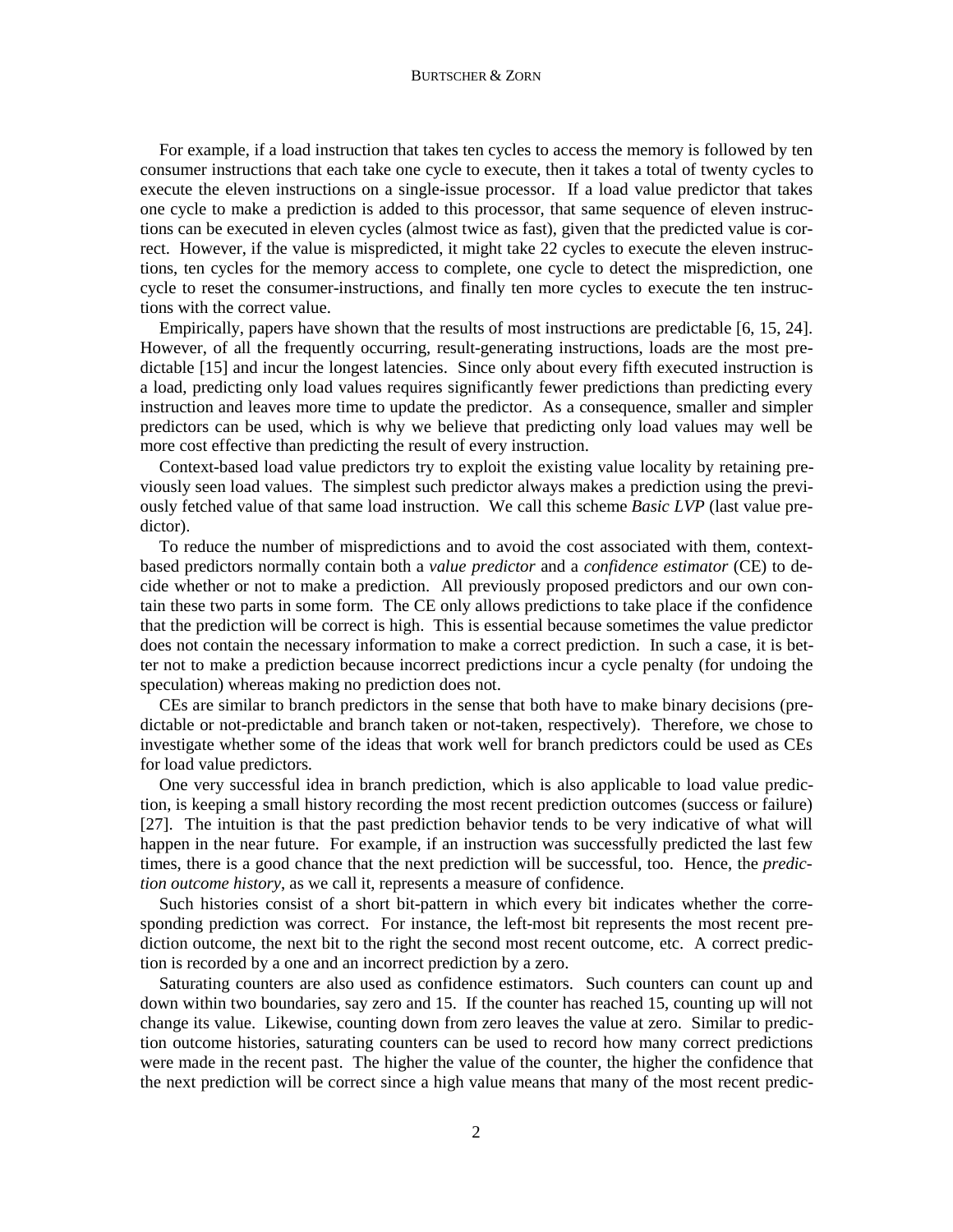tions were correct.

The difference between counters and histories is that counters do not retain any sequence information and they suffer from saturation effects. For example, it is hard to distinguish two correct predictions that are followed by two incorrect predictions from two incorrect predictions followed by two correct predictions using counters because the total number of correct and incorrect predictions is the same in both cases. Furthermore, an incorrect prediction followed by a correct prediction will have no overall effect on a counter that was already at its top for it will be decremented and then incremented back to the top value. Since the counter would also be at its top after a long series of correct predictions, the information that the second to last prediction was incorrect is lost after only one correct prediction due to saturation of the counter.

If load values are predicted quickly and correctly, the CPU can start processing the dependent instructions without having to wait for the memory access to complete, which potentially results in a significant performance increase. Of course it is only known whether a prediction was correct once the true value has been retrieved from the memory, which can take many cycles. *Speculative execution* allows the CPU to continue execution with a predicted value before the prediction outcome is known. Because branch prediction requires a similar mechanism, most modern microprocessors already contain the necessary hardware to perform this kind of speculation [6].

Unfortunately, branch misprediction recovery hardware causes all the instructions that follow a misspeculated instruction to be purged and *re-fetched*. This is a very costly operation and makes a high prediction accuracy paramount. Unlike branches, which invalidate the entire execution path when mispredicted, mispredicted loads only invalidate the instructions that depend on the loaded value. In fact, even the dependent instructions per se are correct, they just need to be *reexecuted* with the correct input value(s). Consequently, a better recovery mechanism for load misspeculation would only re-execute the instructions that depend on the mispredicted load value. Such a recovery policy is less susceptible to mispredictions and favors a higher coverage, but may be prohibitively hard to implement.

We devised a load value predictor with a prediction outcome history-based confidence estimator that performs better than predictors with counter-based CEs. Profiles are used to program the predictor with the history patterns that should trigger a prediction. The predicted value is always the value that was previously loaded by the same load instruction. Our predictor reaches a harmonic mean speedup over SPECint95 of 12.0% with a re-execute policy and 9.3% with a refetch recovery policy. It is able to attain a positive speedup for all the SPECint95 programs, even with the simpler re-fetch mechanism. Of all the other predictors we looked at, only one does not slow down at least three of the eight benchmark programs when re-fetch is employed, as our detailed pipeline-level simulations revealed. Section 6.2 provides more results.

We also investigated using saturating counters instead of profiling to identify the history patterns that should trigger a prediction [1], hoping that the adaptivity of the counters would result in better performance. Surprisingly, the profile-based approach presented in this paper outperforms the dynamic, counter-based approach for more than half the benchmark programs and yields higher accuracies and a much broader range of possible accuracy-coverage pairs. Furthermore, the profile-based predictor requires less hardware, is simpler in its design (and therefore potentially faster), and requires only one-level predictor updates.

The remainder of this paper is organized as follows: Section 2 introduces the predictor architecture and nomenclature. Section 3 illustrates the use of prediction outcome histories and introduces our predictor. Section 4 presents related work. Section 5 explains the methods used. Section 6 presents the results. Section 7 concludes the paper with a summary.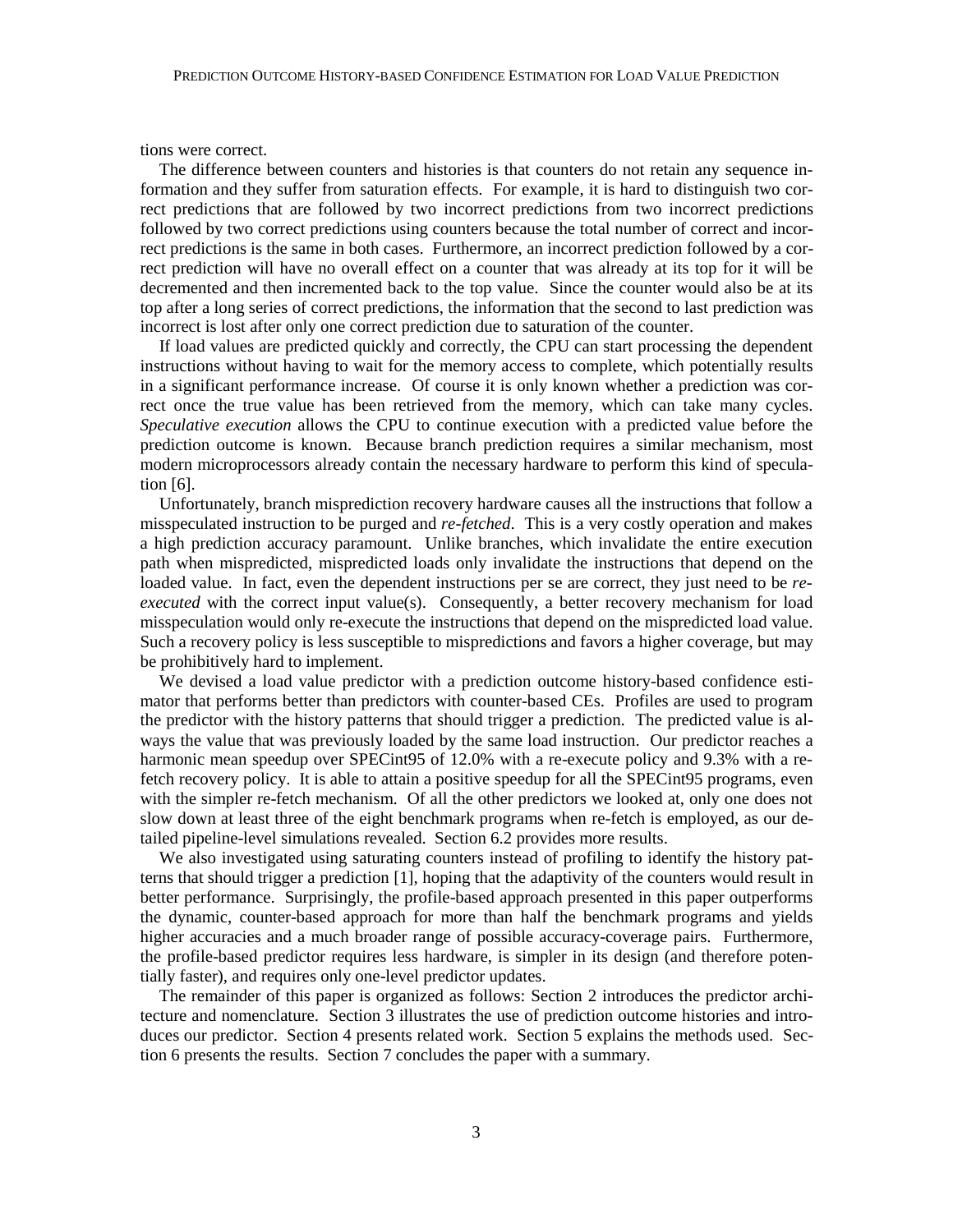# **2. Predictor Architecture**

Figure 1 shows the components of a context-based load value predictor with a confidence estimator. The largest element is an array of  $2<sup>n</sup>$  lines for storing the confidence information and the previously fetched values. Clearly, this "cache" has to be very fast or there would be no performance advantage over accessing the conventional memory. The hashing hardware generates an *n*bit index out of the load instruction's address (and possibly other processor state information). Finally, the decision logic computes whether a prediction should be made based on the confidence information.



Figure 1: The components of a load value predictor with a confidence estimator (shaded).

All the predictors in this paper use *PC div 4 mod 2<sup>n</sup>* as a hash-function. The *div 4* eliminates the two least significant bits that are always zero since the processor we use requires instructions to be word aligned. Hence, the hash-function extracts the *n* least significant bits from the *PC* excluding bits zero and one. Adding a more complex hash-function may result in somewhat less aliasing but will most likely increase the length of the critical path, which is why this very simple but quite effective approach is normally used.

When a prediction needs to be made, the hash-function computes an index to select one of the predictor lines. The value stored in the selected line becomes the predicted value. If there are multiple values, a selector first has to determine which value to use. Finally, the decision logic decides whether a prediction should be attempted with this value.

Once the outcome of a prediction is known, the corresponding confidence information field is updated to reflect the new outcome, and the true load value is stored in the line that was used for making the prediction.

While most other predictors use saturating counters [17, 25, 31], we propose keeping prediction outcome histories as confidence information. Which history patterns should trigger a prediction and which ones should not is determined by profile runs (see Section 3.1) and the decision logic is preprogrammed accordingly.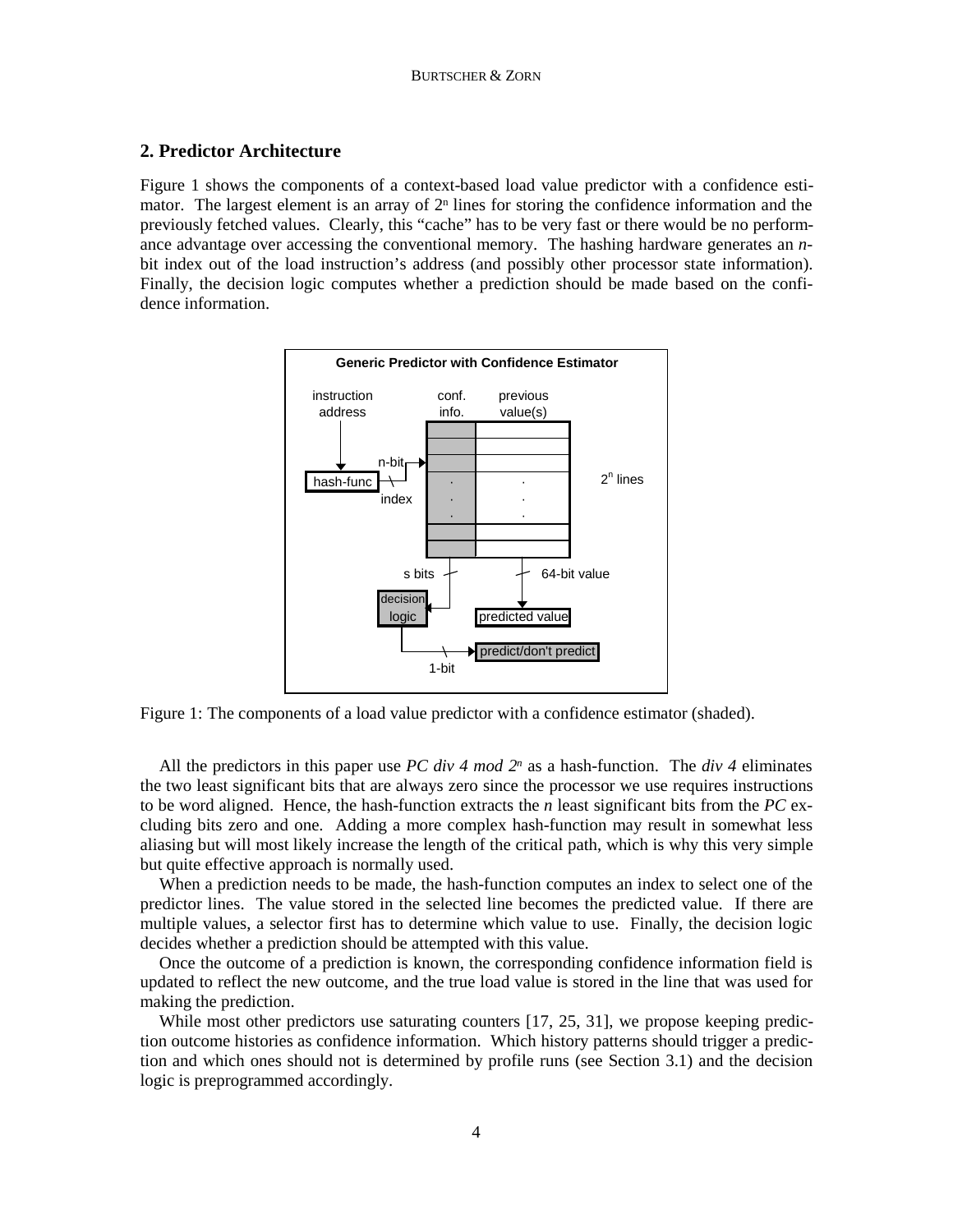### **3. Using Prediction Outcome Histories**

Histories that record the recent prediction successes and failures are a very successful idea for branch prediction [27]. We found the same to be true in the domain of load value prediction. In fact, prediction outcome histories seem to be better suited for load value prediction than other approaches. For example, they yield higher accuracies, allow accuracy-coverage pairs to be chosen at a finer granularity, and result in better speedup than saturating counters. We believe the reason is that histories, as opposed to counters, retain sequence information and do not suffer from saturation effects.

If such histories are to be used as a measure of confidence, it is necessary to know which ones are (normally) followed by a successful prediction and which ones are not. Heuristics and algorithms to do this exist in the branch prediction literature. For instance, Sechrest et al. [28] describe a scheme that tries to identify repeating patterns of branch outcomes. If no repeating pattern can be detected, a simple population count is used. They call this scheme *algo*. As an alternative, Sechrest et al. suggest running a set of programs and recording the behavior. They call this profile-based approach *comp*. We use *comp* for our predictor since it performs considerably better and is much more flexible than *algo*.

To better explain how the two approaches work, we present Table 1. It shows the output of a 4-bit history run based on SPECint95 behavior and the resulting configurations of two *comp* schemes and one *algo* scheme. The second row of the table, for example, states that a *failure, failure, failure, success* history (denoted by *0001*) is followed by a successful last value prediction 26.9% of the time. In this history, *success* denotes the outcome of the most recent prediction. Of all the encountered histories, 2.7% were *0001*. All three CE schemes do not allow a last value prediction to take place following this particular history pattern—the two *comp* schemes because the predictability is both under 60% and under 90% and the *algo* scheme because there is no discernable repeating bit-pattern in the history and the population count is in favor of a zero.

| <b>SPECint95 Last Value Predictability</b> |                |                              |     |     |      |  |
|--------------------------------------------|----------------|------------------------------|-----|-----|------|--|
| history                                    | predictability | occurrence comp 60% comp 90% |     |     | algo |  |
| 0000                                       | 6.9%           | 32.2%                        | no  | no  | no   |  |
| 0001                                       | 26.9%          | 2.7%                         | no  | no  | no   |  |
| 0010                                       | 19.1%          | 2.9%                         | no  | no  | no   |  |
| 0011                                       | 49.9%          | 1.6%                         | no  | no  | yes  |  |
| 0100                                       | 34.3%          | 2.9%                         | no  | no  | no   |  |
| 0101                                       | 33.6%          | 1.9%                         | no  | no  | no   |  |
| 0110                                       | 44.9%          | 1.3%                         | no  | no  | yes  |  |
| 0111                                       | 59.4%          | 2.2%                         | no  | no  | yes  |  |
| 1000                                       | 24.2%          | 2.7%                         | no  | no  | no   |  |
| 1001                                       | 46.3%          | 1.8%                         | no  | no  | yes  |  |
| 1010                                       | 66.8%          | 1.9%                         | yes | no  | yes  |  |
| 1011                                       | 66.1%          | 1.9%                         | yes | no  | yes  |  |
| 1100                                       | 53.1%          | 1.6%                         | no  | no  | no   |  |
| 1101                                       | 57.2%          | 1.9%                         | no  | no  | yes  |  |
| 1110                                       | 52.3%          | 2.2%                         | no  | no  | yes  |  |
| 1111                                       | 96.6%          | 38.3%                        | yes | yes | yes  |  |

Table 1: Predictability and occurrence split up by history pattern. The predictability signifies the percentage of last value predictable loads following the given 4-bit prediction outcome histories. The occurrence denotes the percentage of the time the respective history was encountered. The three rightmost columns show how three confidence estimators would be configured based on the information on the left.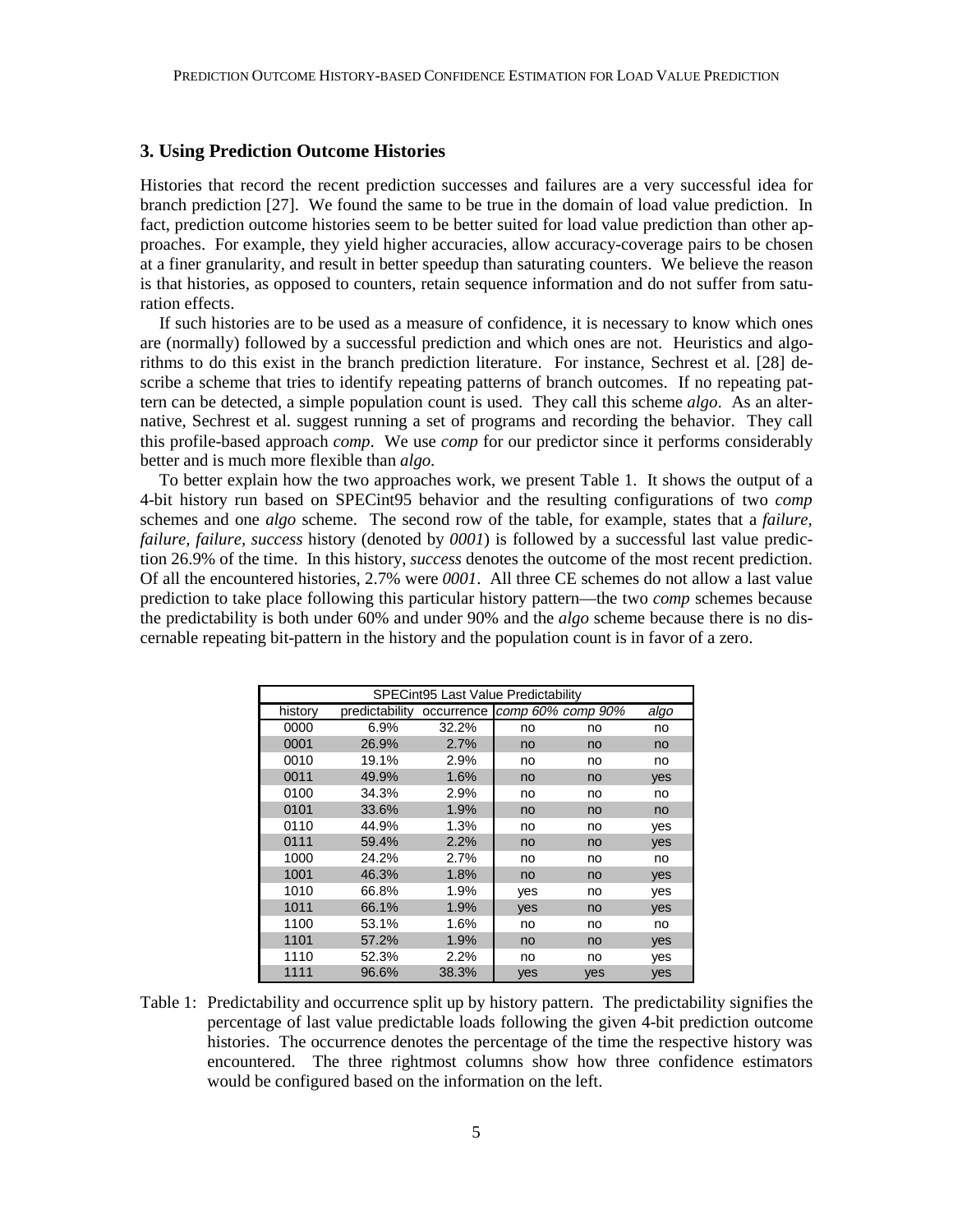#### BURTSCHER & ZORN

The table shows the average over all eight programs and is for illustration purposes only. The results presented in the subsequent sections were generated using cross-validation (Section 5.4).

Note that it is not necessary to make a prediction following every history with a greater than 50% probability of resulting in a correct prediction. Rather, the predictable/not-predictable threshold can be set anywhere. The optimal setting strongly depends on the characteristics of the CPU the prediction is going to be made on.

If only a small cost is associated with making a misprediction (e.g., as is the case with a reexecute architecture), it is most likely wiser to predict a larger number of load values, albeit also a somewhat larger number of incorrect ones. If, on the other hand, the misprediction penalty is high and should therefore be avoided (e.g., as is the case with a re-fetch architecture), it makes more sense not to predict quite as many loads but to be confident that the ones that are predicted will be correct.

If we want to be highly confident that a prediction is correct, say at least 90% confident, the decision logic would only allow predictions for histories whose predictability is greater than 90%, i.e., only for history *1111* based on the data in Table 1. This threshold would result in 38.3% of all loads being predicted (of which 96.6% would be correct). In other words, an ideal *comp* confidence estimator with a threshold of 90% yields a 96.6% prediction accuracy and a 38.3% coverage for our benchmark suite.

As the example illustrates, four history bits are enough to reach an average accuracy in the high nineties. With longer histories, our approach yields even higher accuracies and better coverages. In the result section we show that ten-bit histories with thresholds of 67% and 86% work well for our processor.

A closer look at Table 1 reveals that *algo* corresponds most closely to *comp* with about a 44% threshold. This indicates that *algo* will probably not perform well because its "threshold" is too low. Furthermore, defaulting to "predict" (denoted by "yes") in case the population count results in a tie is obviously a poor choice and should be changed if *algo* is to be used.

### **3.1 The SSg(comp) Last Value Predictor**

Our load value predictor consists of a last value predictor (LVP) and a prediction outcome history-based confidence estimator. The histories are stored in the confidence information field of the predictor-lines (see Figure 1). Since the resulting confidence estimator is similar to Yeh and Patt's *SSg* branch predictor [33], programmed with Sechrest et al.'s *comp* approach, we call our predictor *SSg(comp) LVP*.

Predictions are performed as described in Section 2, i.e., predictions are made if the prediction outcome history of the current load instruction is one of the histories the profile information indicated should be followed by a prediction. Once the outcome of a prediction is known, a new bit is shifted into the history of the corresponding line in the predictor and the oldest bit is shifted out (lost). If the true load value is equal to the value in the predictor, a one is shifted in, otherwise a zero is shifted in. Then the value in the line is replaced by the true value.

We decided to use a direct-mapped approach since we empirically observed few conflicts with moderate predictor sizes. While this may be an artifact of our benchmark suite, even much larger programs will not create significantly more conflicts as long as the size of their active working set of load instructions does not exceed the capacity of the predictor.

Note that, unlike instruction and data caches, load value predictors do not have to be correct all the time. Hence, neither tag nor valid bits are a requirement. We decided to omit both since having them only results in a small increase in accuracy, which we believe does not justify the extra hardware and complexity.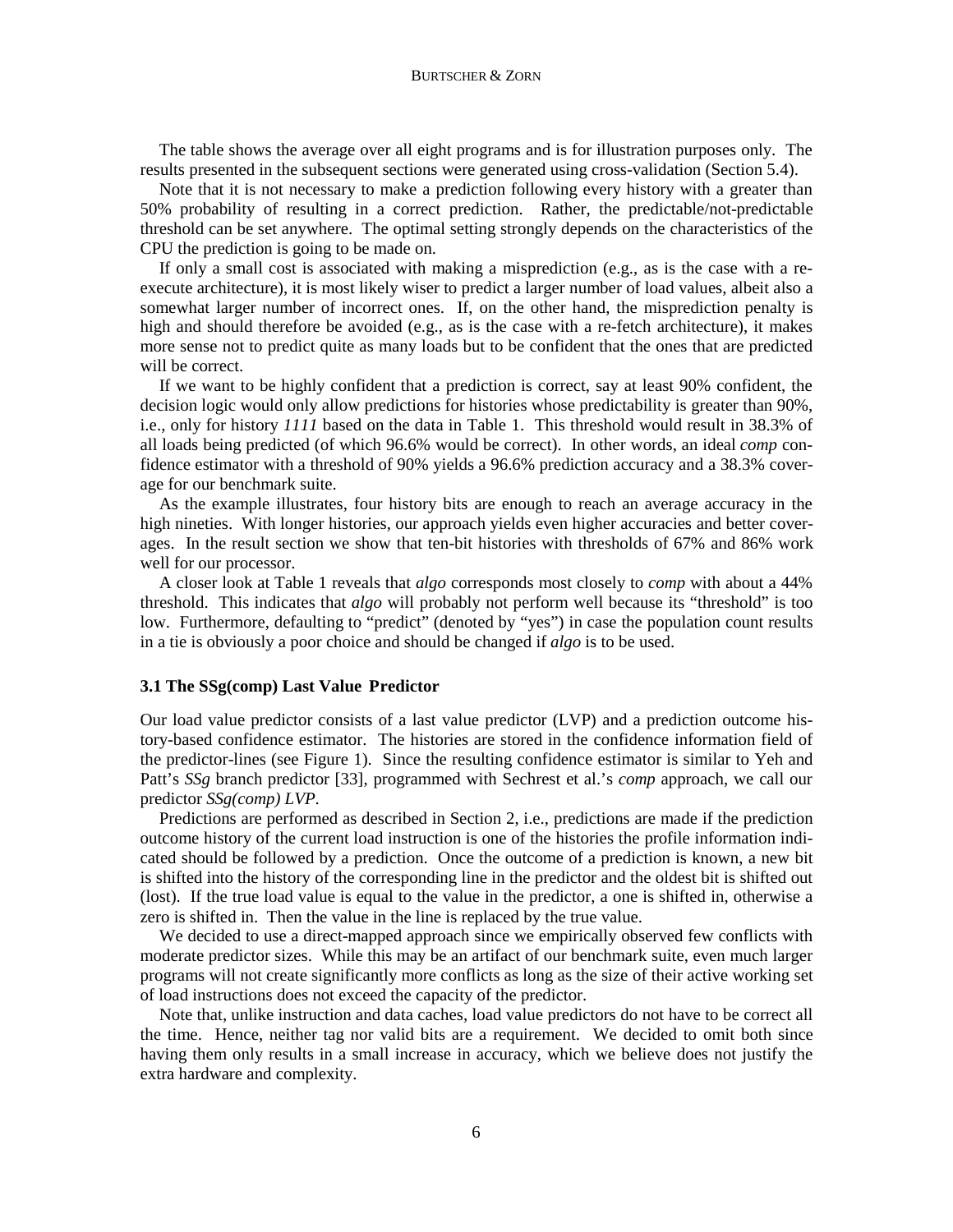Note that our predictor requires no content addressable memory and that all the operations can be performed using at most two table lookups. This is similar to current branch predictors [32] and should therefore not affect the cycle time.

The only external input to our predictor is the PC of the load instruction. Since the PC of every instruction is available from the first pipeline stage on, predictions can be made in any stage. Also, the prediction mechanism works autonomously and can therefore be run in parallel with any other activity that might be going on in the CPU. Since the predicted values are not needed before the execute stage, the predictions could even be pipelined (take more than one cycle) over the fetch and decode stages.

With such an architecture, only one prediction or update can be made per cycle. If more than one access per cycle is needed, the prediction hardware needs to be split into several independent banks, which would allow multiple predictions or updates to be performed in parallel.

It is possible that a next prediction needs to be made before the previous one has updated the predictor. Of course, this only poses a problem if both predictions go to the same line and is only likely to happen in tight loops where the same load instruction is executed repeatedly with few intervening instructions.

We can think of two possible remedies. Either the predictor lines could be marked as "in use" and further predictions will stall until the lines have been updated, or further predictions could be made using the old information. We leave the investigation of the performance impact of these two schemes to future work. Nevertheless, we believe that the latter will perform much better since we found that loads only infrequently change behavior from being predictable to not being predictable or vice-versa. In fact, about half of all executed loads belong to load instructions that are ≥95% last-value predictable or ≥95% not predictable. Furthermore, we measured a geometric mean of about 65 load instructions between any two loads that go to the same line in the 4096 line predictor, indicating that in most cases the required line is up-to-date.

We believe that the proposed predictor is likely to be easily integrated into any CPU that already supports speculative execution. The predictor works with any instruction set and requires no changes to the instruction set architecture, such as adding bits to the op-code.

# **4. Related Work**

In this section we try to give a detailed overview over the current load value prediction literature.

**Early Work:** Two independent research efforts [6, 17] first recognized that load instructions exhibit *value locality* and concluded that there is potential for prediction.

Lipasti et al. [17] investigated why load values are often predictable and how predictable the different kinds of load instructions are. While all types of loads exhibit significant value predictability, it turns out that address loads have slightly better value locality than data loads, instruction address loads hold an edge over data address loads, and integer data values are more predictable than floating-point data values.

In a follow-up paper, Lipasti and Shen [15] broaden their scope to predicting all resultgenerating instructions and show how value prediction can be used to exceed the existing instruction level parallelism (ILP). They found that using a value predictor delivers three to four times more speedup than doubling the data cache (same hardware increase) and they argue that a value predictor is unlikely to have an adverse effect on processor cycle time, whereas doubling the datacache size probably would. Furthermore, they note that loads are the most predictable frequently executed instructions.

Gabbay's dissertation proposal [6] mostly discusses general value prediction and how to boost the ILP beyond the data-flow limit, but he also studies load value prediction by itself.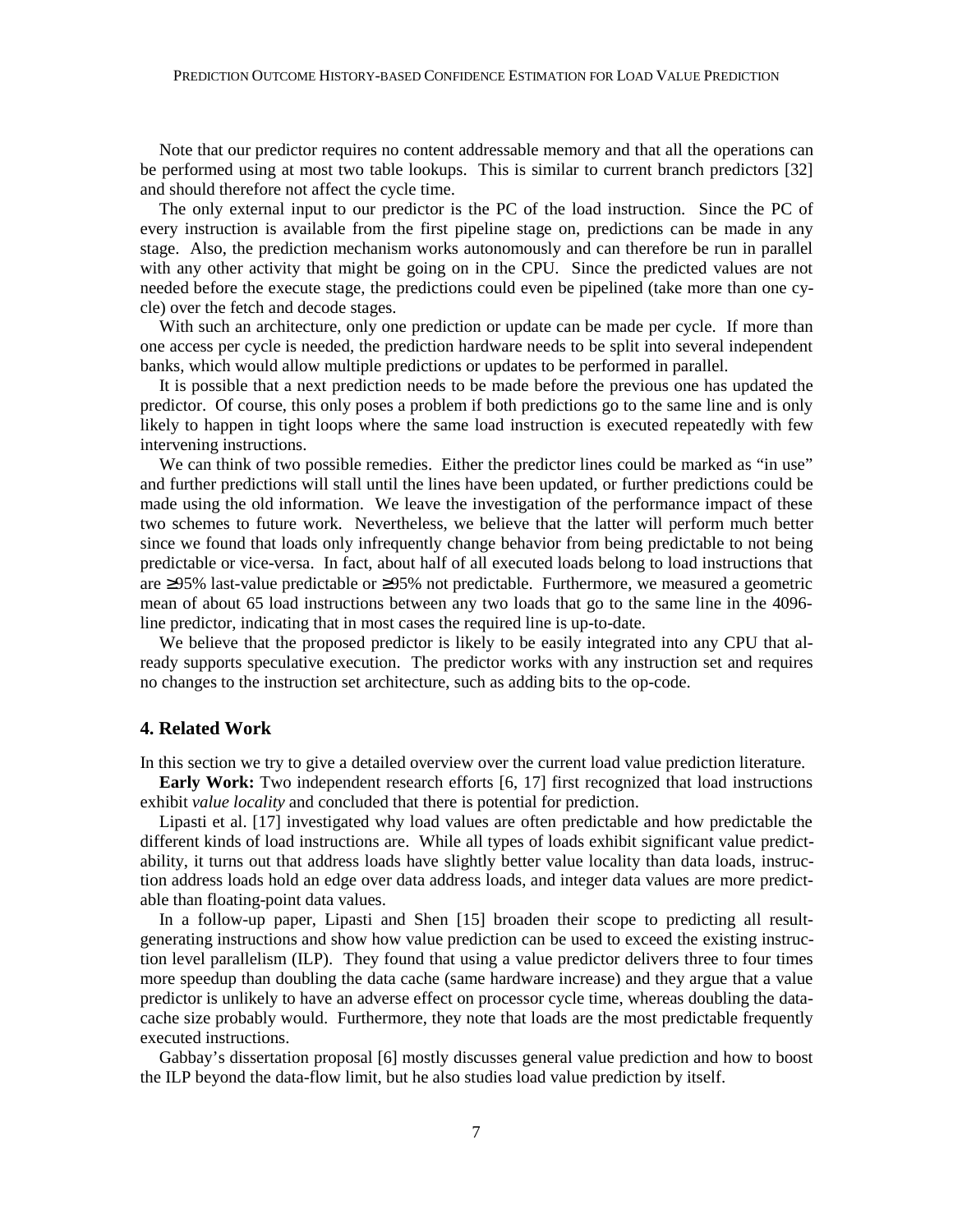#### BURTSCHER & ZORN

**Load Value Predictors:** Lipasti et al. [17] describe a last value predictor (predicts the last seen load value) that uses 2-bit saturating up/down counters to classify loads as unpredictable, predictable, or constant. In Section 6.2, we compare our predictor with a predictor similar to theirs.

Gabbay [6] proposes four predictor schemes: a tagged last value predictor, a tagged stride predictor, a register-file predictor, and a sign-exponent-fraction (SEF) predictor. We compare our predictor to the tagged last value predictor in Section 6.2. However, we refrain from comparing against the register-file and the SEF predictor because the former performs very poorly and the latter can only be used for floating-point loads. We include a stride predictor in our comparison as part of a hybrid predictor.

Wang and Franklin [31] are the first to propose a two-level prediction scheme and the first to make predictions based on the last four distinct values rather than based on just the last value. They further propose a hybrid predictor that combines their last four distinct value predictor with a stride predictor, which has the highest prediction accuracy of all the predictors in the literature. However, our predictor significantly outperforms theirs when a re-fetch misprediction policy is used (see Section 6.2).

Sazeides and Smith [24] perform a theoretical limit study of the predictability of data values. They investigate the performance of three models: last value, stride, and finite context. Their finite context predictor predicts the next value based on a finite number of preceding values by counting the occurrences of a particular value immediately following a certain sequence of values. In a follow-up paper [25], Sazeides and Smith design an implementable two-level value predictor based on the finite context method. They found that their predictor outperforms other, simpler predictors, but only when large tables are used.

We include a finite context method predictor in our comparison as part of the hybrid predictor proposed by Rychlik et al. [23]. It combines a stride 2-delta [24] with a finite context methodbased (FCM) predictor. The FCM predictor stores entire sequences of fetched load values. Upon prediction it tries to identify the current position in the sequence and uses the next value from the sequence to make a prediction. The stride 2-delta predictor is an improved version of the conventional stride predictor. It maintains two separate strides. The stride used for making predictions is only updated if a new stride has been seen twice in a row, which significantly reduces the number of mispredictions.

**Profiling:** Gabbay and Mendelson [7] explore the possibility of using program profiling to enhance the efficiency of value prediction. They use their profiling results to insert opcode directives that allow them to allocate only highly predictable values, which reduces the amount of aliasing. However, even manual fine-tuning of the user supplied threshold value does not allow them to outperform their hardware-only predictor in all cases. They found that different input sets result in very similar behavior, which makes profiling appropriate to use in this context.

Calder et al. [2] examine the invariance found from profiling instruction values and propose a new type of profiling called *convergent profiling*, which is much faster than conventional profiling. Their measurements reveal that a significant number of instructions (including loads) generate only one value with high probability. They found that the invariance of load values is crucial for the prediction of other types of instructions (by propagation). They further found that the invariance is quite predictable, even across different sets of inputs.

We also use profiling. However, the novelty of our approach is that we do not profile actual load values but the success-rate of a last value predictor with respect to its recent prediction behavior (see Section 3). The result is then used to configure the confidence estimator rather than to modify executables. Note that once our confidence estimator has been configured, no further profiling is required.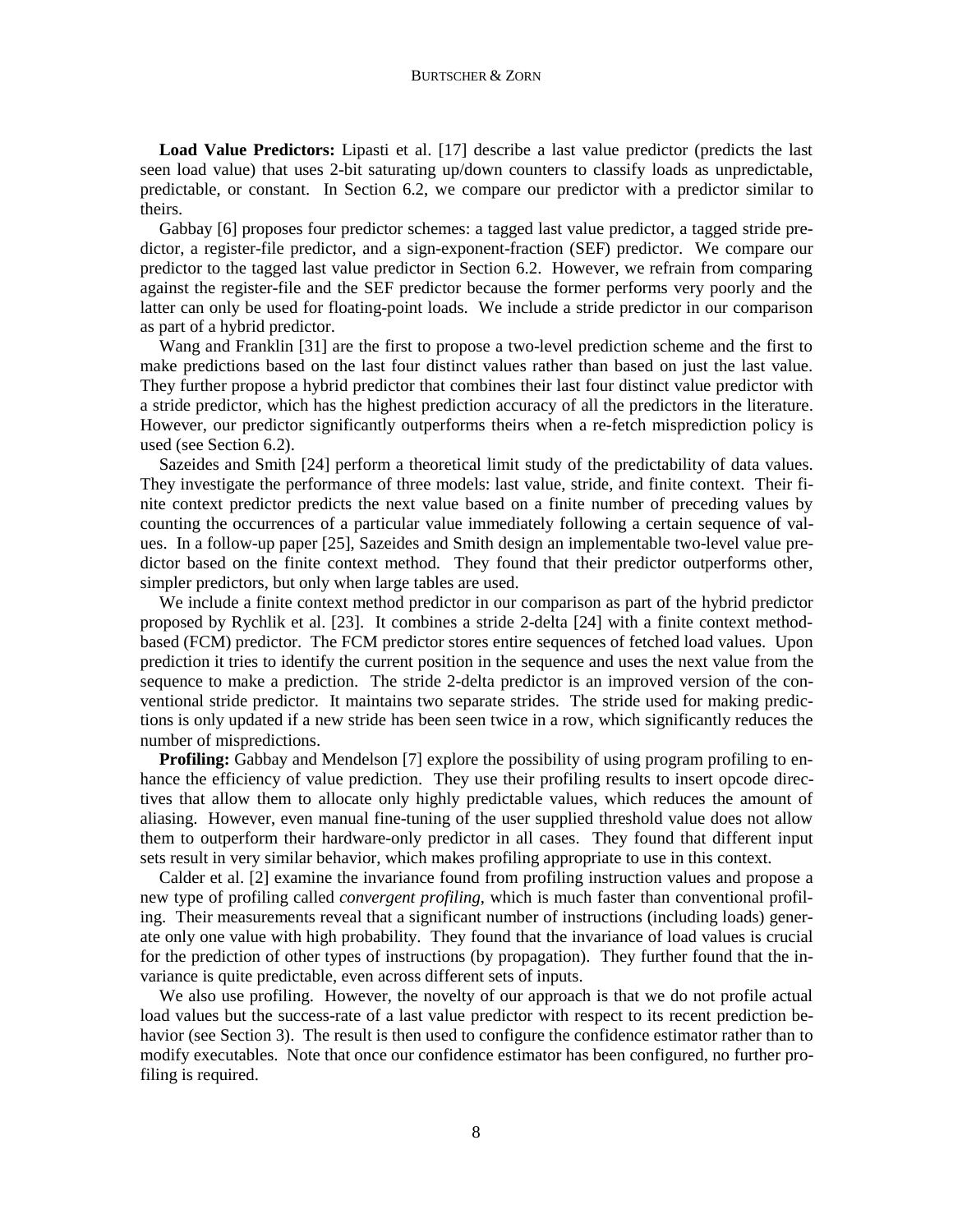As mentioned in the introduction, we also investigated using saturating counters instead of profiling [1]. While the average speedup of this dynamic predictor is slightly higher than the speedup delivered by the profile-based predictor, the profile-based predictor is simpler in design and yields higher speedups for more than half of the benchmark programs.

**Dependence Prediction:** In their next paper [16], Lipasti and Shen add dependence prediction to their predictor and switch to predicting source operand values rather than instruction results. The latter decouples dependence detection from value-speculative instruction dispatch. They found their approach to be particularly effective in wide and deeply pipelined machines.

Reinman and Calder [22] also examine dependence prediction and conclude that, due to its small hardware requirement, dependence prediction should be added to new processors first even though value prediction provides the larger performance improvement. Furthermore, they found that both address prediction and memory renaming are inferior to dependence and value prediction.

In another paper [21], Reinman et al. propose a software-guided approach for identifying dependencies between store and load instructions and devise an architecture to communicate these dependencies to the hardware. Their approach requires changes to the instruction set architecture.

**Other Related Work:** Rychlink et al. [23] address the problem of useless predictions. They introduce a simple hardware mechanism that inhibits predictions that were never used (because the true value became available before the predicted value was needed) from updating the predictor, which results in improved performance due to reduced predictor pollution. Unfortunately, the prediction outcome histories we use rely on seeing all updates.

In their next paper [8], Gabbay and Mendelson show that the instruction fetch bandwidth has a significant impact on the efficiency of value prediction. They found that value prediction (of onecycle latency instructions) only makes sense if producer and consumer instructions are fetched during the same cycle. Hence, general value prediction is more effective with high-bandwidth instruction fetch mechanisms. They argue that current processors can effectively exploit less than half of the correct value predictions since the average true data-dependence distance is greater than today's fetch-bandwidth (four). This is one of the reasons why we restrict ourselves to predicting only load values, which requires considerably smaller and simpler predictors while still reaping most of the potential.

Gonzalez and Gonzalez [10] found that the benefit of data value prediction increases significantly as the instruction window grows, indicating that value prediction will most likely play an important role in future processors. Furthermore, they observed an almost linear correlation between the predictor's effective accuracy (the percentage of all loads that are correctly predicted) and the resulting performance improvement. Our results in Section 6.2.1 show that our predictor yields much higher accuracies (with the same coverage) than other predictors from the literature do, which indeed results in higher speedups, in particular with a re-fetch architecture.

Fu et al. [5] propose a hardware and software-based approach to value speculation that leverages advantages of both hardware schemes for value prediction and compiler schemes for exposing instruction level parallelism. They propose adding new instructions to load values from the predictor and to update the predictor. We currently only look at transparent prediction schemes, that is, predictors that do not require changes to the instruction set architecture.

A more detailed study about predictability by Sazeides and Smith [26] illustrates that most of the predictability originates in the program control structure and immediate values, which explains the often observed independence of program input. Another interesting result of their work is that over half of the mispredicted branches actually have predictable input values, implying that a side effect of value prediction should be improved branch prediction accuracy. Gonzalez and Gonzalez [10] did indeed observe such an improvement in their study.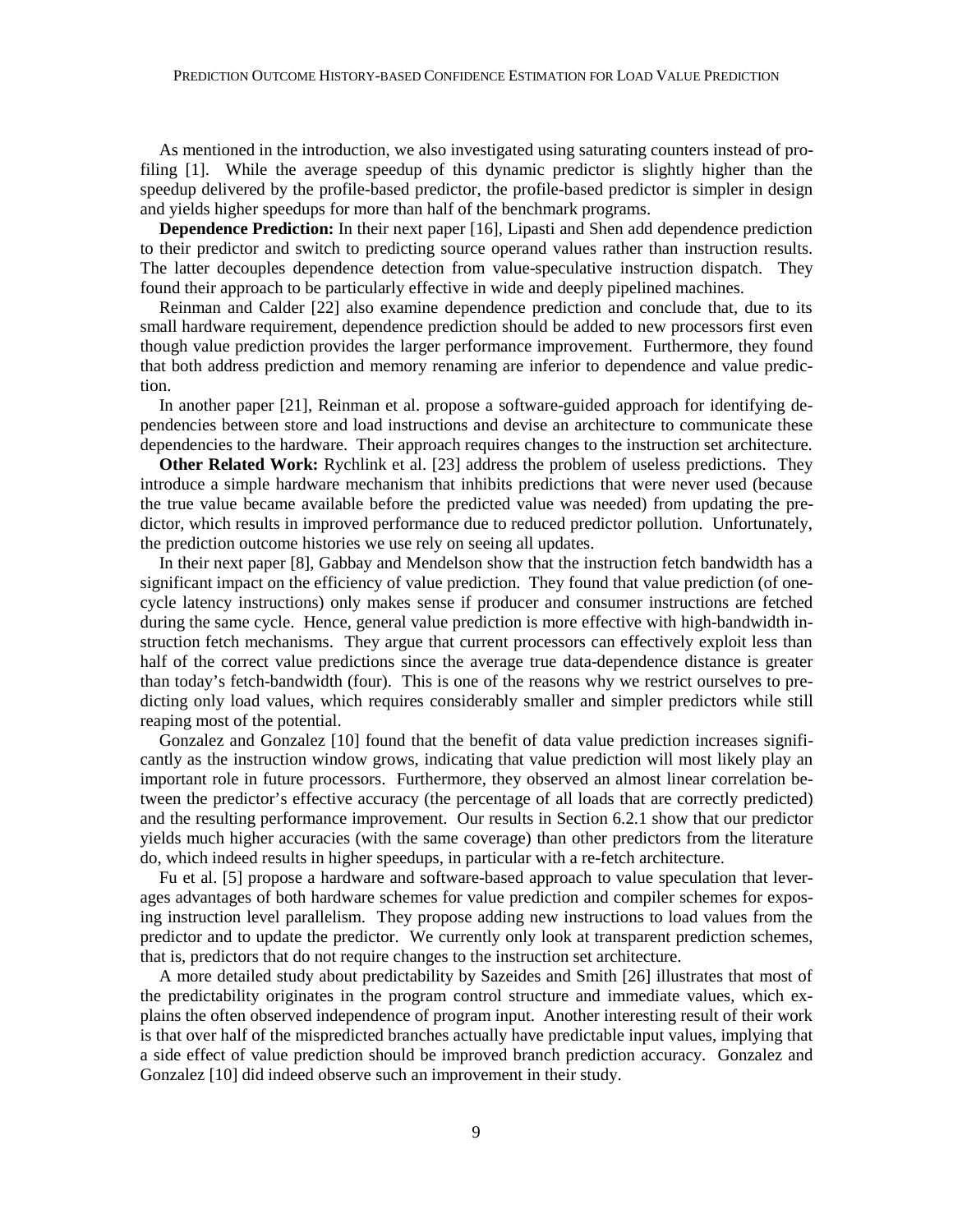**Confidence Estimation:** Jacobsen et al. [11] and Grunwald et al. [9] introduce confidence estimation to the domain of branch prediction and multi-path execution to decide whether or not to make a prediction. We adopt their metrics for load value prediction (Section 5.2). While their goals are similar to ours, the approaches for branch confidence estimation and load value prediction differ. In particular, their confidence estimator (a two-bit saturating up/down counter, which is what Lipasti et al. [17] use) does not yield very good results when applied to load value prediction (Section 6.2).

**Branch Prediction:** In the area of branch prediction, a significant amount of related work exists. Lee and Smith [14] keep a *history* of recent branch directions for every conditional branch and systematically analyze every possible pattern.

Yeh and Patt [32, 33] and Pan, So, and Rahmeh [20] describe sets of two-level branch predictors and introduce a taxonomy to distinguish between them. Their predictors consist of a branch history register (BHR) and a pattern history table (PHT). Three-letter combinations are used to describe the two components. By convention, the first two letters are uppercase and the third letter is lowercase.

The first letter characterizes the BHR. If all branches share a common BHR, a *G* is used for global. If every branch has its own BHR, a *P* is used for per-address. If sets of branches are mapped to individual BHRs, an *S* is used for set. Note that *G* and *P* represent the two extremes of the set case. *P* means all sets have size one and *G* corresponds to one set containing all the branches.

The second letter specifies whether the PHT is adaptive. *S* stands for static, indicating that the PHT entries are fixed. *A* stands for adaptive, meaning that the PHT entries can be modified onthe-fly.

The third (lowercase) letter is identical to the first letter, except it describes the PHT instead of the BHR. Hence, *g* means one global PHT, *s* means one PHT per set, and *p* means one PHT per address.

Sechrest, Lee, and Mudge extend this nomenclature [28]. They distinguish between two ways of programming the fixed entries of the non-adaptive PHT schemes. Profile-based is denoted by appending *comp* to the three letters and algorithm-based is denoted by appending *algo*.

We adopt the *SSg(comp)* design for use as a confidence estimator in our load value predictor. This means that sets of load instructions (i.e., loads that have the same PC modulo the predictor height) are mapped to the same line in the predictor (the lines correspond to the BHRs). Furthermore, the decision logic (which corresponds to the PHT) is static and cannot be changed during program execution. Finally, there is only one global decision logic, which is programmed using the *comp* approach.

Sprangle et al. [27] describe a technique called *agree prediction*, which reduces the chance that items mapped to the same predictor slot will interfere negatively. They achieve this by recording whether the previous predictions were a success or failure instead of whether the branches were taken or not. We use the same technique.

**Summary:** The novelty of our predictor is that it uses prediction outcome histories, an idea taken from the branch prediction literature, for confidence estimation instead of saturating counters. While others have used profiling [2, 7], our use of profiling is different in so far that we do not profile actual load values and do not need to modify the binaries in any way.

# **5. Methodology**

All our measurements are performed on the DEC Alpha AXP architecture [3]. To perform a thorough design-space evaluation, we instrumented our benchmark suite using the ATOM tool-kit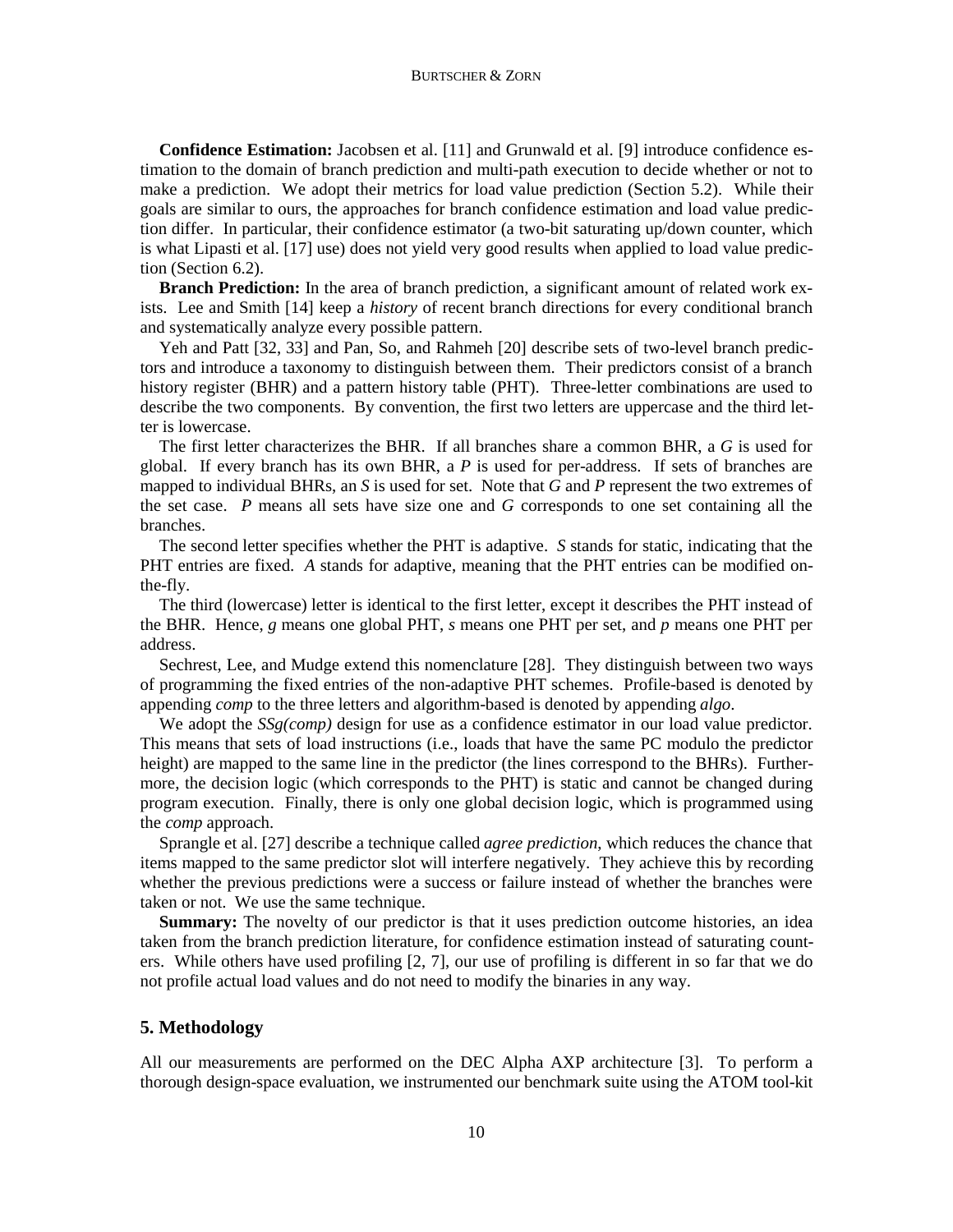[4, 30]. This allowed us to efficiently simulate the proposed predictor in software and to identify good configurations. The most promising configurations were then fed to our cycle-accurate pipeline-level simulator for detailed evaluation.

To obtain actual speedup results, we use the AINT simulator [19] with its out-of-order backend, which is configured to emulate a high performance microprocessor similar to the DEC Alpha 21264 [12]. In particular, the simulated 4-way superscalar CPU has a 128-entry instruction window, a 32-entry load/store buffer, four integer and two floating point units, a 64kB 2-way set associative L1 instruction-cache, a 64kB 2-way set associative L1 data-cache, a 4MB unified directmapped L2 cache, a 4096-entry BTB, and a 2048-line gshare-bimodal hybrid branch predictor. The modeled latencies are given in Table 2. Operating system calls are executed but not simulated. Loads are only allowed to issue when all prior store addresses are known. The six functional units are fully pipelined and each unit can execute all operations in its class. Furthermore, up to four load instructions can issue per cycle. As a consequence, all the load value predictors used in this study are split into four banks that can operate in parallel. Since the modeled CPU fetches naturally aligned four-tuples of instructions, it is not possible to fetch or issue two load instructions during the same cycle that go to the same predictor bank. Load value predictions take place during the rename-stage in the instruction pipeline.

| <b>Instruction Type</b> | Latency  |  |  |
|-------------------------|----------|--|--|
| integer multiply        | $8 - 14$ |  |  |
| conditional move        | 2        |  |  |
| other int and logical   |          |  |  |
| floating point multiply | 4        |  |  |
| floating point divide   | 16       |  |  |
| other floating point    | 4        |  |  |
| L1 load-to-use          |          |  |  |
| L2 load-to-use          | 12       |  |  |
| memory load-to-use      |          |  |  |

Table 2: The functional unit and memory latencies (in cycles) of our simulated processor.

### **5.1 Benchmarks**

We use the eight integer programs of the SPEC95 benchmark suite [29] for our measurements. These programs are well understood, non-synthetic, and compute-intensive, which is ideal for processor performance measurements. They are also quite representative of desktop application code, as Lee et al. found [13]. Table 3 gives relevant information about the SPECint95 programs.

The suite includes two sets of inputs for every program and allows two levels of optimization. To acquire as many load value samples as possible we use the larger reference inputs. However, due to a restriction in our simulation infrastructure, only the first of the multiple input-files from the reference set was used with gcc. We ran the more optimized peak-versions of the programs that were compiled with DEC GEM-CC using the highest optimization level "*-migrate -O5 -ifo*". The optimizations include common sub-expression elimination, split lifetime analysis, code scheduling, nop insertion, code motion and replication, loop unrolling, software pipelining, local and global inlining, inter-file optimizations, and many more. Furthermore, the binaries were statically linked which allows the linker to perform additional optimizations that considerably reduce the number of run-time constants that are loaded during execution. For ATOM simulations, all programs are run to completion. The result is approximately 87.8 billion executed load in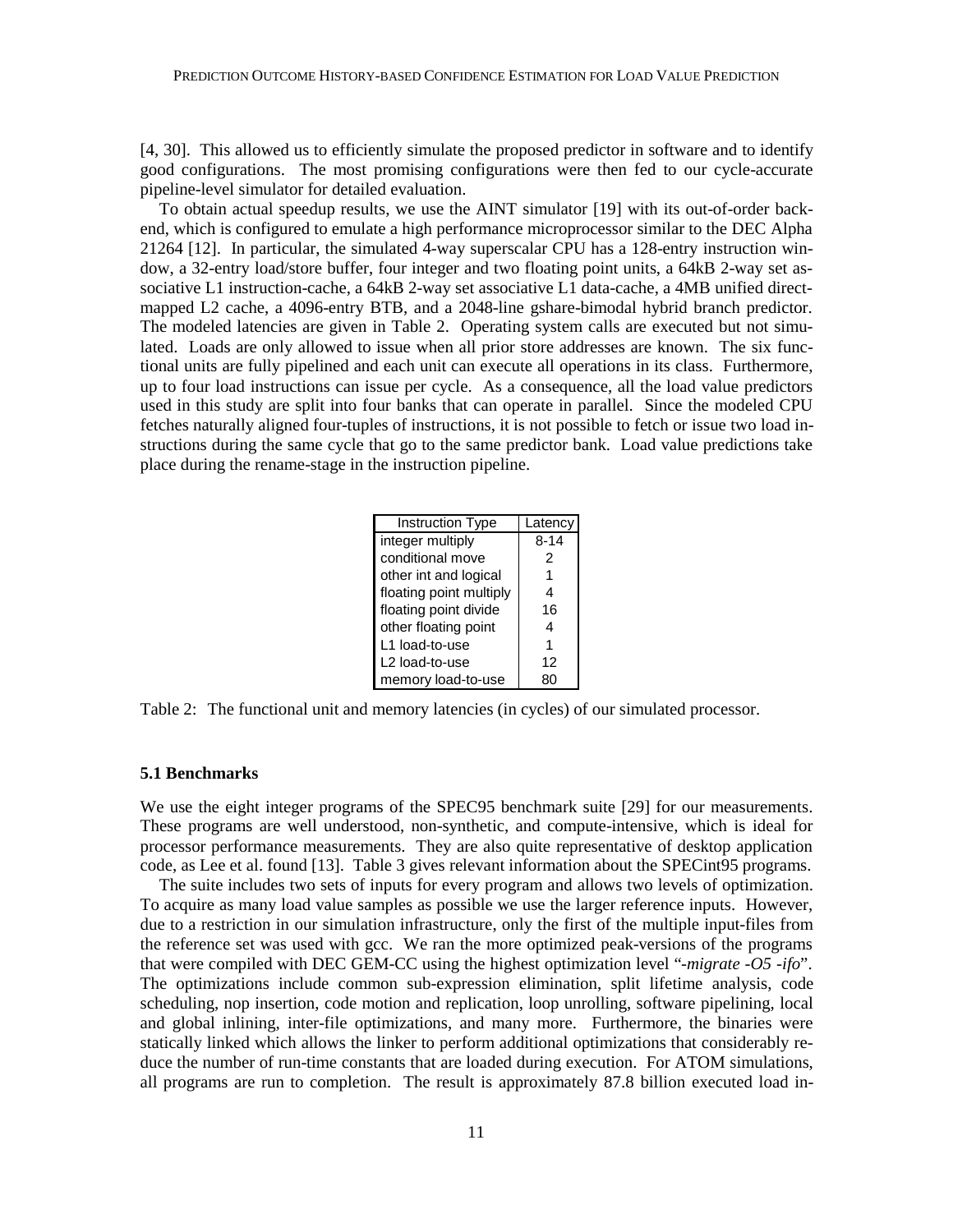structions. Note that the few floating point load instructions contained in the binaries are also measured, that loads to the zero-registers are ignored, and that load immediate instructions are not taken into account since they do not access the memory and therefore do not need to be predicted.

For the speedup measurements, we executed each of the eight benchmark programs for 300 million instructions on our simulator after having skipped over the initialization code in "fast execution" mode. This fast-forwarding is very important if only part of the execution is simulated because the initialization part of programs is not representative of the general program behavior [22]. The rightmost column of Table 3 shows the number of instructions that were skipped. gcc is completely executed (334 million instructions) since this amounts to the full compilation of the first reference input-file.

| Information about the SPECint95 Benchmark Suite |                   |            |        |                             |       |                |            |                |                   |                |     |
|-------------------------------------------------|-------------------|------------|--------|-----------------------------|-------|----------------|------------|----------------|-------------------|----------------|-----|
|                                                 | total executed    |            | load   | load sites that account for |       | predictability |            | million instrs |                   |                |     |
| program                                         | load instructions |            | sites  | Q50                         | Q90   | Q99            | Q100       |                | last val 14d vals | skipped simul. |     |
| compress                                        | 10.537 M          | (17.5%)    | 3.961  | 0.4%                        | 1.5%  | $2.0\%$        | 17.4%      | 40.4%          | 41.3%             | 6.000          | 300 |
| gcc                                             | 80 M              | $(23.9\%)$ | 72.941 | 1.2%                        | 7.4%  | 19.4%          | 47.1%      | 48.5%          | 69.1%             |                | 334 |
| lgo                                             | 8.764 M           | $(24.4\%)$ | 16.239 | 1.3%                        | 10.5% | 26.0%          | 76.0%      | 45.9%          | 68.1%             | 12.000         | 300 |
| ijpeg                                           | 7,141 M           | $(17.2\%)$ | 13,886 | 0.3%                        | 1.3%  |                | 3.0% 24.9% | 47.5%          | 56.2%             | 1.000          | 300 |
| lli.                                            | 17.792 M          | (26.7%)    | 6.694  | 0.6%                        | 2.1%  |                | 4.7% 28.9% | 43.4%          | 66.6%             | 4,000          | 300 |
| Im88ksim                                        | 14.849 M          | $(17.9\%)$ | 8,800  | 0.6%                        | 2.5%  | 5.2%           | 30.4%      | 76.1%          | 85.9%             | 1,000          | 300 |
| lperl                                           | 6.207 M           | $(31.1\%)$ | 21,342 | 0.2%                        | 0.8%  | $1.1\%$        | 16.8%      | 50.7%          | 86.8%             | 1,000          | 300 |
| <b>vortex</b>                                   | 22.471 M          | (23.5%)    | 32.194 | 0.2%                        | 1.8%  | 10.3%          | 51.7%      | 65.6%          | 82.3%             | 5,000          | 300 |
| average                                         |                   | (22.8%)    |        | 0.6%                        | 3.5%  | $9.0\%$        | 36.6%      | 52.3%          | 69.5%             |                |     |

Table 3: The number of load instructions contained in the binaries (load sites) and executed by the individual programs (in millions) of the SPECint95 benchmark suite. The numbers in parentheses denote the percentage of all executed instructions that are loads. The quantile columns show the percentage of load sites that contribute the given fraction (e.g.,  $Q50 = 50\%$ ) of executed loads. The two predictability columns show the percentage of loads that fetch a value that is identical to the last fetched value or identical to one of the last four distinct fetched values. The two rightmost columns show the number of instructions (in millions) that are skipped before starting the pipeline-level simulations and the number of simulated instructions.

An interesting point to note is the uniformly high percentage of load instructions executed by the programs. About every fifth instruction is a load. This is in spite of the high optimization level and good register allocation.

Another interesting point is the relatively small number of load sites that contribute most of the executed load instructions. For example, only 3.5% of the load sites contribute 90% of the executed loads. Less than 37% of the load sites are visited at all during execution.

In these benchmark programs, an average of 52.3% of the load instructions fetch the same value that they did the previous time they were executed and 69.5% fetch a value that is identical to one of the last four distinct values fetched.

### **5.2 Averaging Speedups**

In this paper, the term *speedup* denotes how much faster a processor becomes when a load value predictor is added to it.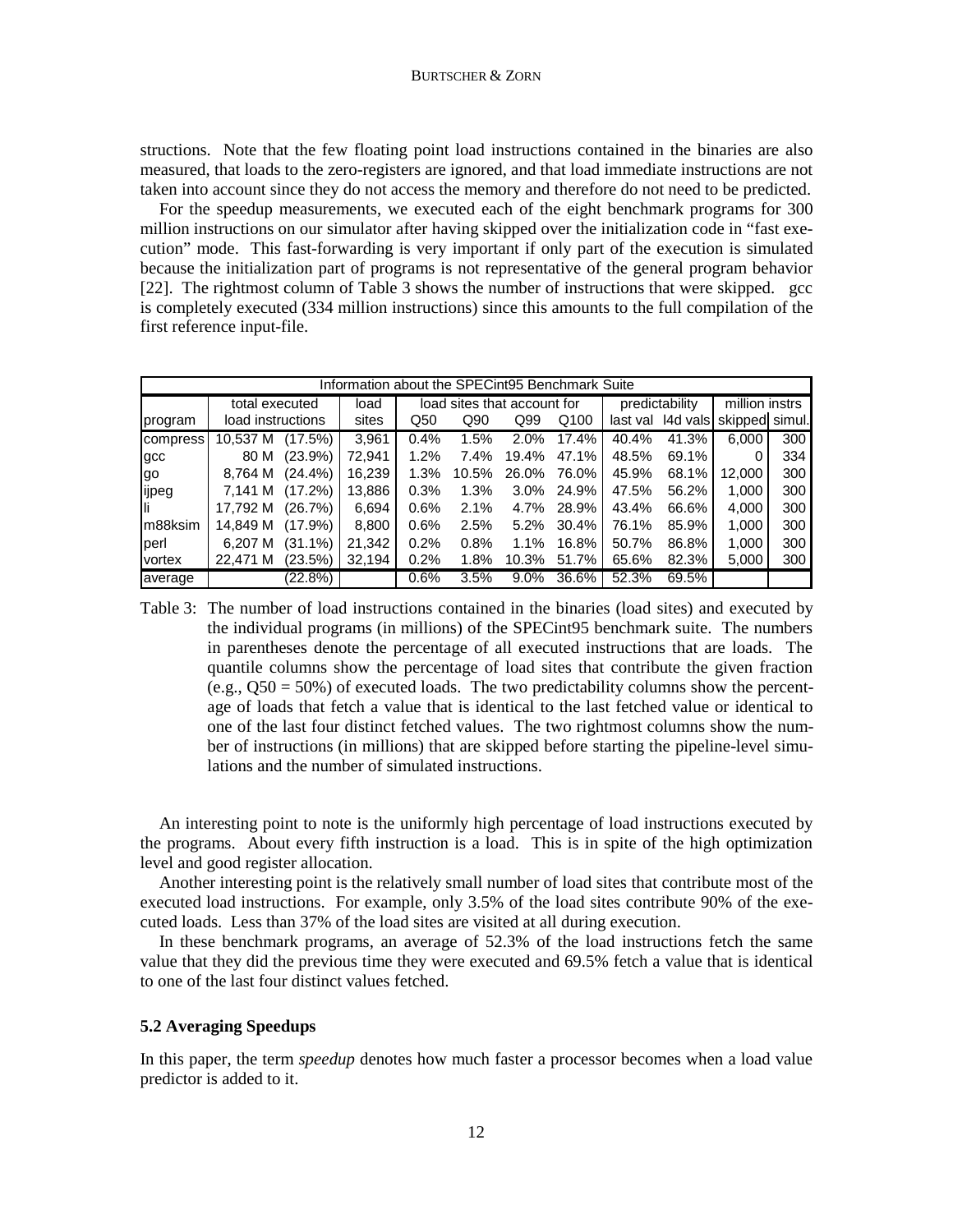To obtain the speedup delivered by a load value predictor for a given program, the program is executed on both a baseline CPU (CPU<sub>Base</sub>) and a CPU with a load value predictor (CPU<sub>LVP</sub>). The speedup is the runtime on  $\text{CPU}_{Base}$  divided by the runtime on  $\text{CPU}_{LVP}$ . To be independent of the clock speed the runtime is normally measured in cycles rather than seconds.

$$
speedup = \frac{runtime_{\text{without predictor}}}{runtime_{\text{with predictor}}} = \frac{cycles_{\text{without predictor}}}{cycles_{\text{with predictor}}}
$$

Since a speedup of one indicates no improvement in performance, the *speedup over baseline* is often easier to understand. It is defined as the regular speedup minus one. Hence, the speedup over baseline is positive if the load value predictor improves the execution speed and negative if it slows the execution down. Note that the regular speedup is always positive.

# *speedup over baseline* = *speedup* −*100%*

To better estimate the expected performance improvement that a load value predictor will deliver, the speedup over more than one program is usually measured. This is done because a suite of programs is assumed to exhibit a more "average" program-behavior than an individual program.

Once the individual speedups have been obtained, they need to be combined into a single speedup. Several approaches to combining (or averaging) speedups can be found in the literature, the most prominent of which are the *harmonic mean*, the *geometric mean*, and the *arithmetic mean*. The harmonic mean always yields the lowest and therefore the most conservative result. Since the arithmetic mean always produces the highest result, the geometric mean is sometimes used as a compromise.

Intuitively, the combined speedup should be equal to the speedup over the single program *P* that does nothing but run the benchmark programs one after the other (in any order). However, to avoid over-representing longer running programs, *P* must execute all the programs for the same amount of time. This corresponds to weighing (i.e., normalizing) the individual benchmark programs with the inverse of their runtimes.

The runtimes can be normalized for either  $CPU_{Base}$  or  $CPU_{LVP}$ . If the normalization is done for CPUBase, the combined speedup evaluates to the *harmonic mean* of the individual speedups. If, on the other hand, the normalization is done for  $\text{CPU}_{\text{LVP}}$ , the combined speedup turns out to be the *arithmetic mean* of the individual speedups.

For example, let us assume a benchmark suite consisting of the two programs *A* and *B* that require  $c_a$  and  $c_b$  cycles, respectively, to execute on the baseline CPU. Let us further assume a load value predictor *L* that speeds up program *A* by a factor of 10 and program *B* by a factor of one (i.e., *B*'s runtime remains the same). The runtimes on CPU<sub>LVP</sub> are consequently  $.1 * c_a$  and  $c_b$ .

When normalizing for CPU<sub>Base</sub>, the combined speedup should be equal to the speedup of the program *P* that executes *A*  $c_b$  times and *B*  $c_a$  times. Doing so takes  $c_a * c_b + c_b * c_a = 2 * c_a * c_b$  cycles on the baseline CPU (both programs are executed for  $c_a * c_b$  cycles). When predictor *L* is added, the total runtime becomes  $.1 * c_a * c_b + c_b * c_a = 1.1 * c_a * c_b$  cycles. The resulting speedup is therefore  $2/1.1 \approx 1.818$ , which is equal to the harmonic mean of the two individual speedups.

When normalizing for CPU<sub>LVP</sub>, program *P* needs to execute *A*  $c<sub>b</sub>$  times and *B* **.1\*** $c<sub>a</sub>$  times. This takes  $.1^*c_a^*c_b+c_b^*$ .1\* $c_a = .2^*c_a^*c_b$  cycles on CPU<sub>LVP</sub> and  $c_a^*c_b+c_b^*$ .1\* $c_a = 1.1^*c_a^*c_b$  cycles on the baseline processor. The speedup now evaluates to  $1.1/2 = 5.5$ , which is the arithmetic mean of the individual speedups. For reference, the geometric mean speedup is  $10^{(1/2)} \approx 3.162$ .

As the example illustrates, normalizing for  $CPU_{LVP}$  weighs program *B*, which cannot be sped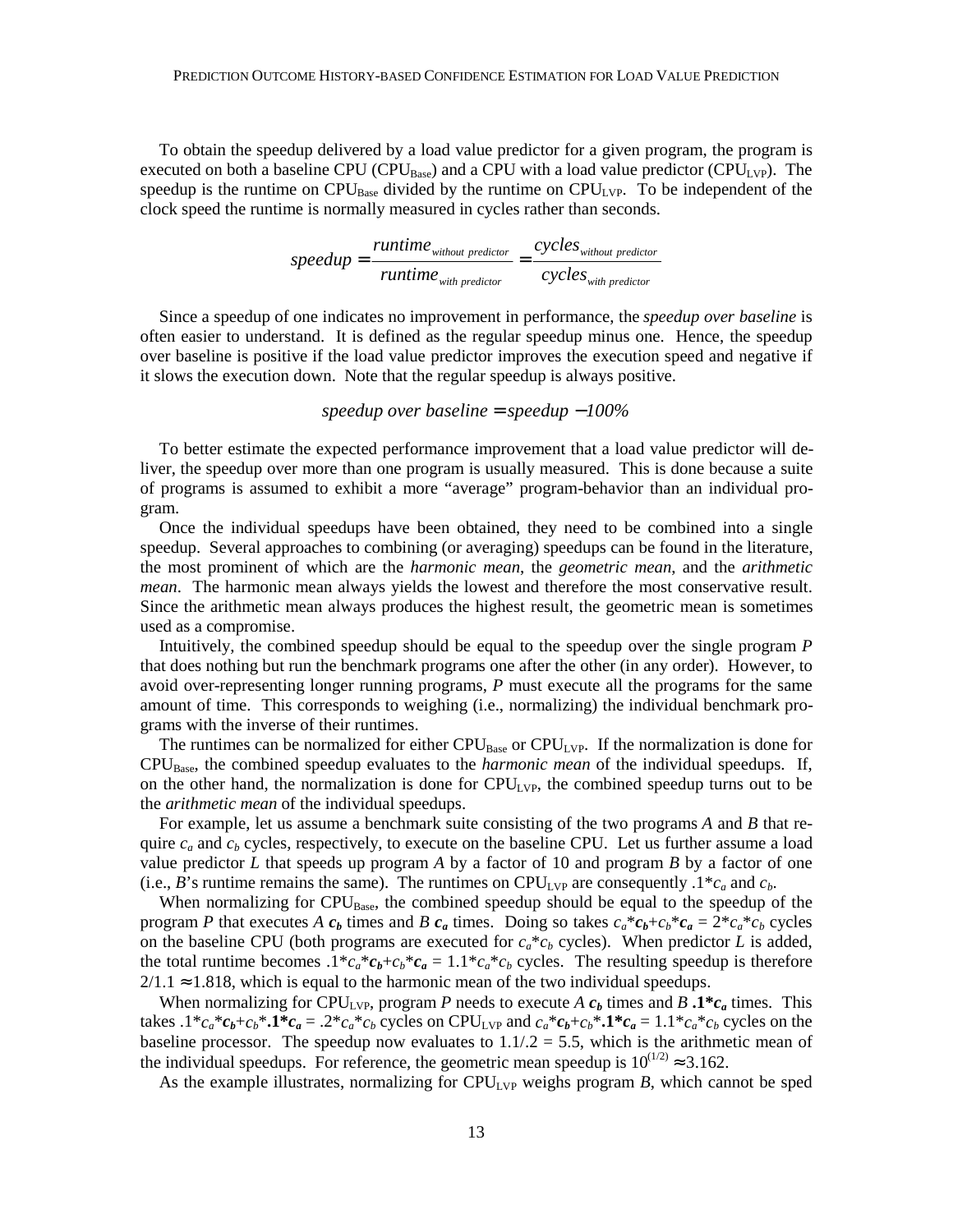up by the LVP, ten times less heavily than when normalizing for  $CPU_{Base}$  (the weights are shown in bold face). In general, the more a program can be sped up the relatively more weight it is given when using the arithmetic mean to compute the combined speedup. Hence, the arithmetic mean speedup assumes the "average" program to contain proportionately more code that benefits from a load value predictor than code that does not. We do not believe this to be a valid assumption, which is why all the averaged speedups presented in this study are harmonic mean speedups.

# **5.3 Metrics for Load Value Predictors**

The ultimate metric for comparing load value predictors is of course the speedup attained by incorporating them into a CPU. Unfortunately, the speedups are quite dependent on the architectural features of the underlying CPU. This is why non-implementation specific metrics are also important.

A value predictor with a *confidence estimator* can produce four prediction outcomes: correct prediction PCORR, incorrect prediction PINCORR, correct non-prediction NPCORR (no prediction was made, and the guessed value would not have been correct), and incorrect non-prediction NPINCORR (no prediction was attempted even though the guessed value would have been correct). PCORR, PINCORR, NPCORR, and NPINCORR denote the number of times each of the four cases is encountered. To make the four numbers independent of the total number of executed load instructions, they are normalized such that their values sum to one.

#### Normalization:  $Pcorr + Pincorr + NPcorr + NPincorr = 1$

Unfortunately, the four numbers by themselves do not represent adequate metrics for comparing predictors. For example, it is not clear if predictor A is superior to predictor B if predictor A has both a higher PCORR and a higher PINCORR than predictor B does, i.e., predictor A makes both more correct and more incorrect predictions than predictor B. This is why we use standard metrics for confidence estimation, which have recently been adapted to and used in the domain of branch prediction and multi-path execution [9, 11]. These metrics are all higher-is-better metrics.

• *Potential* : *POT* = *PCORR* + *NPINCORR*

\n- Accuracy: 
$$
Acc = \frac{P_{CORR}}{P_{CORR} + P_{INCORR}}
$$
\n- Coverage:  $Cov = \frac{P_{CORR}}{P_{CORR} + NP_{INCORR}} = \frac{P_{CORR}}{P_{OT}}$
\n

The potential represents the fraction of all load values that are predictable, which is a property of the value predictor alone since predictor updates are not controlled by the confidence estimator. However, if the potential is low, even a perfect confidence estimator is unable to make many correct predictions.

The accuracy represents the probability that an attempted prediction is correct, and the coverage represents the fraction of predictable values identified as such. Together they describe the quality of the confidence estimator. The accuracy is the more important metric, though, since a high accuracy translates into more correct predictions (which save cycles) than incorrect predictions (which cost cycles), whereas a high coverage merely means better utilization of the existing potential. Nevertheless, a high coverage is still desirable.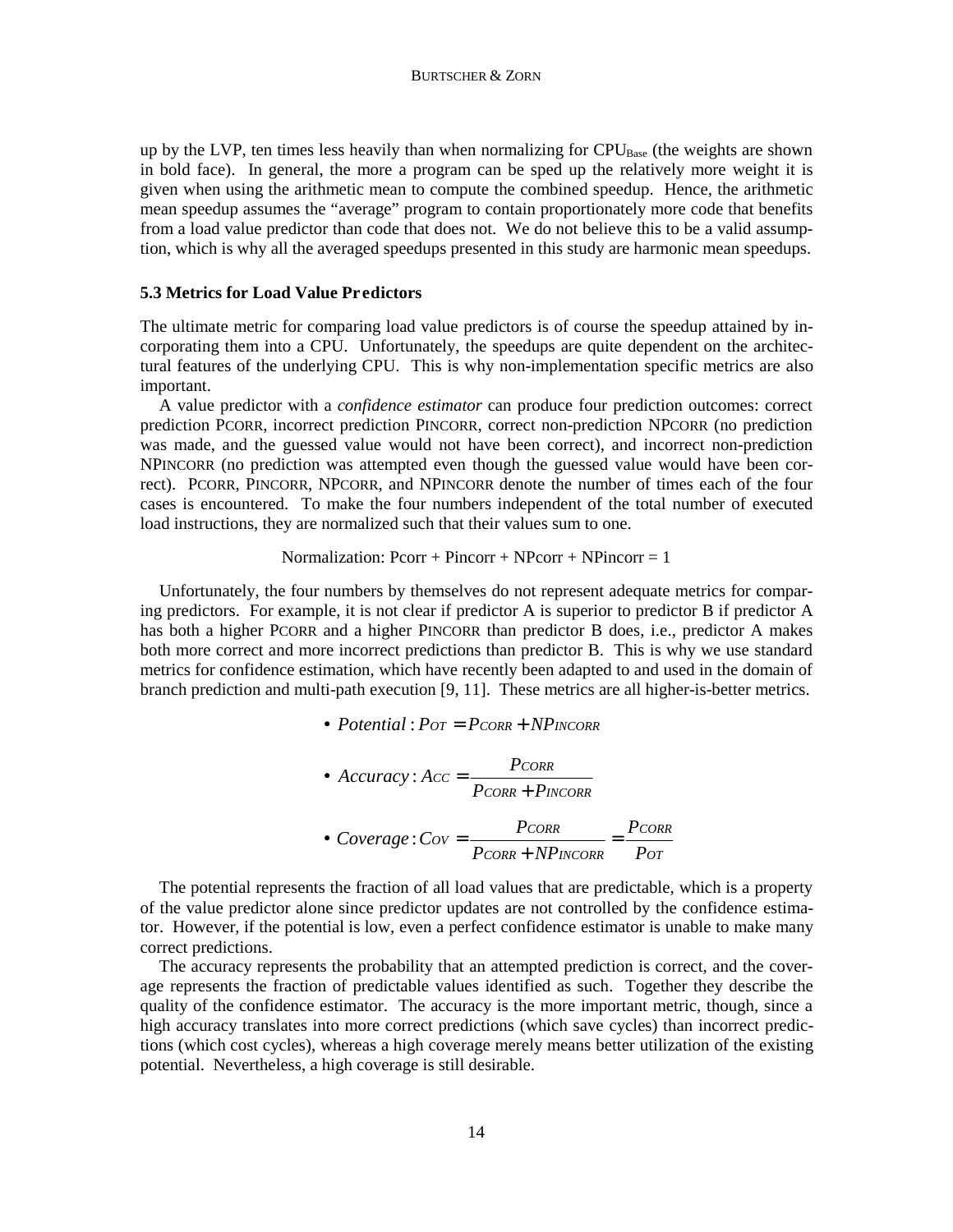Note that ACC, COV, and POT fully determine PCORR, PINCORR, NPCORR, and NPINCORR given that they are normalized.

# **5.4 Cross-Validation**

Cross-validation is a technique used to exclude self-prediction. It is applied throughout this paper (where applicable) and works as follows. One program is removed from the benchmark suite, the behavior of the remaining programs is measured to configure the prediction hardware, and then the program that was removed is run on this hardware. This process is repeated for every program in the suite. Thus, the performance of all the programs is evaluated using only knowledge about other programs.

# **6. Results**

The following subsections list the results. Section 6.1 evaluates the performance of our *SSg(comp)* confidence estimator. In Section 6.2 we compare our predictor with a number of predictors from the literature. To better explore the parameter space, we only show averages over the eight benchmark programs and not the individual programs. For improved readability, several figures in the following subsections are not zero-based.

### **6.1** *SSg(comp)* **Confidence Estimator Results**



Figure 2: Accuracy-coverage pairs for different predictor sizes and 10-bit histories. Each dot corresponds to a threshold (in 2% increments). The numbers in parentheses denote the potential delivered by the respective load value predictor.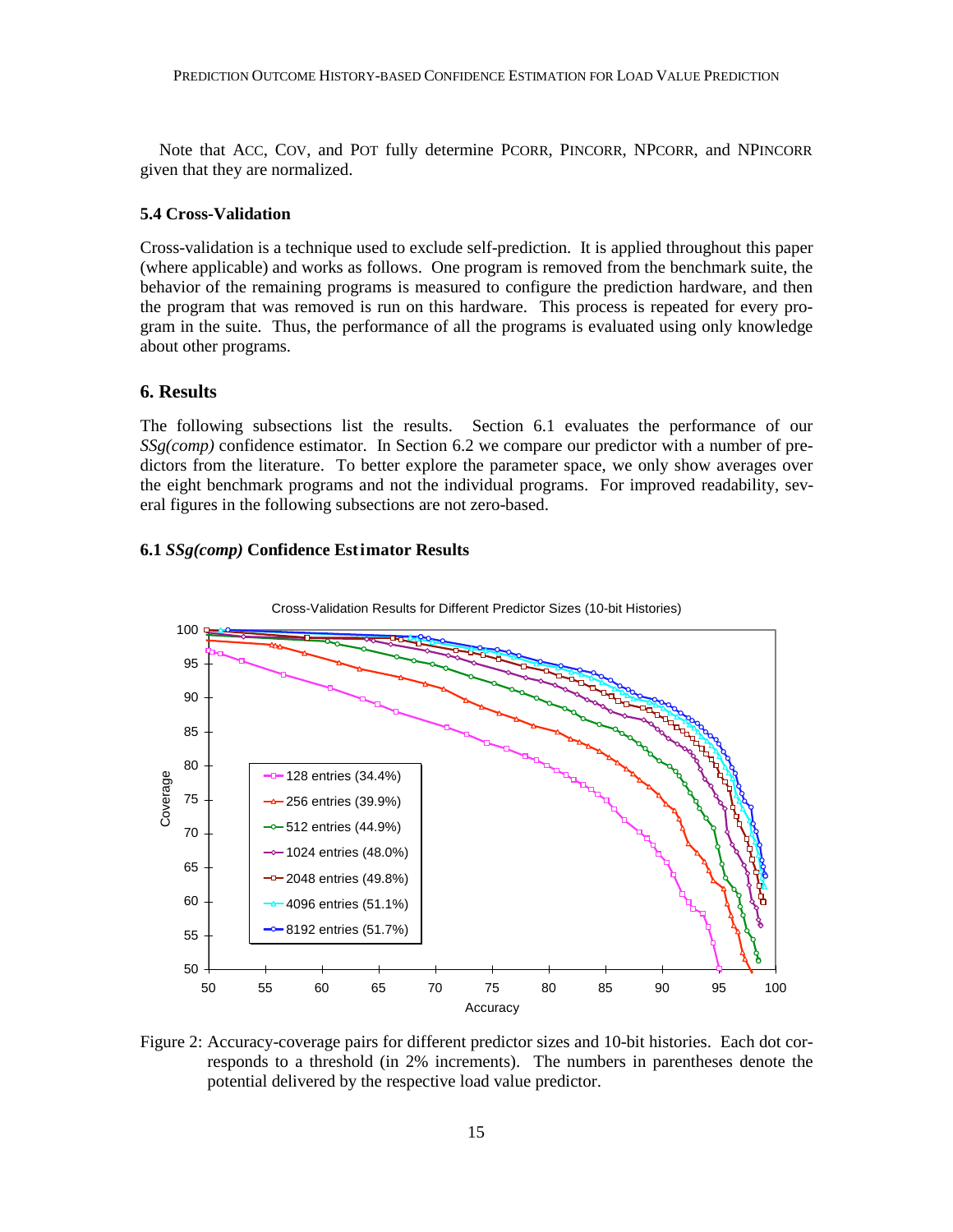The results for the *SSg(comp)* confidence estimator are generated using cross-validation (Section 5.4). Furthermore, all predictor entries are set to zero before every run.

Figure 2 shows the attainable accuracy-coverage pairs for different predictor sizes when ten-bit histories are used. The numbers are averages over the eight SPECint95 programs. Values closer to the upper right corner are better.

Each curve was generated by varying the prediction threshold. Each point in the lines corresponds to a threshold setting, starting at 98% (from the right) and decreasing in 2% steps.

The broad range in both dimensions is quite apparent and, hardly surprising, the larger the predictor the better its performance. As expected, there is a trade-off between the accuracy and the coverage. Nonetheless, both the performance of the CE and the delivered potential saturate at about 4096 entries. Apparently, a 4096-entry predictor is big enough for our benchmark suite and has a performance that is close to the performance of an infinitely large predictor. This was to be expected based on the quantile numbers from Table 3.

Figure 3 is similar to Figure 2, except the predictor size is held constant (1024 entries) and the length of the histories is varied.



Figure 3: Accuracy-coverage pairs for different history sizes and 1024-entry predictors. Each dot corresponds to a threshold (in 2% increments).

The figure shows that longer histories perform better, but saturation sets in at about ten bits. These results indicate that ten history bits provide good prediction potential over a range of thresholds while keeping the number of bits low.

Note that we performed a much broader investigation of the parameter space, i.e., we studied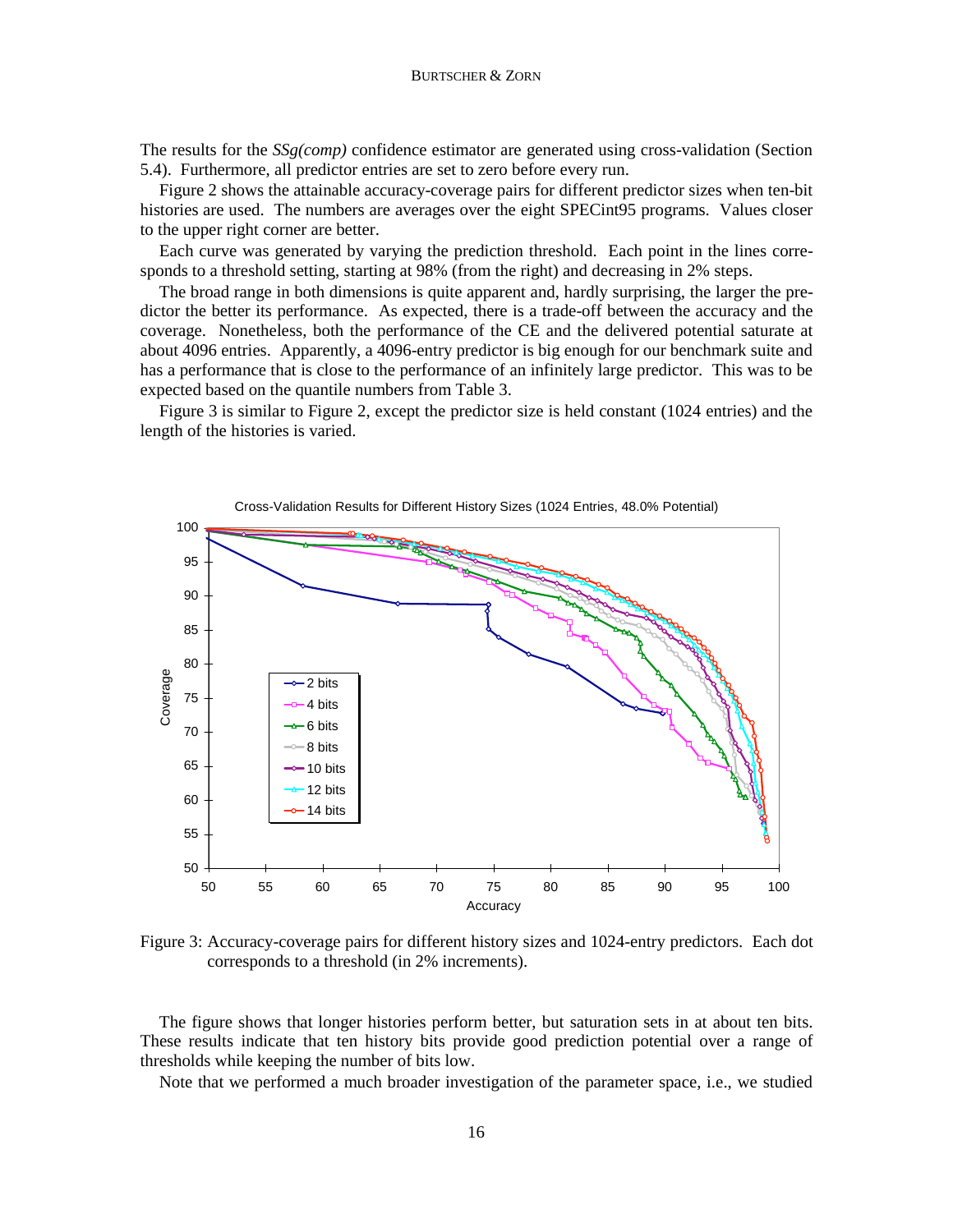varying history sizes for predictors with fewer and more than 1024 lines as well as varying predictor sizes for predictors with fewer and more than ten-bit histories. We show Figure 2 and Figure 3 because they are representative of the generally observed behavior.

### **6.2 Predictor Comparison**

In this section we compare several confidence estimators and load value predictors: a *Basic LVP* (without a confidence estimator), a *Tagged LVP* [6], a *Bimodal LVP* [17], an optimized *Tagged Bimodal LVP*, our *SSg(comp) LVP*, an *SSg(algo) LVP*, a *Last Distinct 4 Values* predictor [31], a *Last Distinct 4 Values* + *Stride* predictor [31], and a *Stride 2-Delta* + *Finite Context Method* predictor [23]. We also look at increasing the data cache size as an alternative to adding a load value predictor.

To make the comparison between the predictors as fair as possible, all of them are allowed to hold 2048 values plus whatever else they require to support that size. This results in roughly 20 kilobytes of state, which we find reasonable given that the DEC Alpha 21264 microprocessor incorporates two 64-kilobyte L1 caches on chip [12]. Table 4 shows the hardware requirement of the nine predictors in number of state bits. Note that, in order to support up to four predictions or updates per cycle, the predictors are split into four banks that can operate independently. However, banking the three predictors marked with a star would result in a significant increase in their sizes (they were not designed with banking in mind) and would most likely be detrimental for the FCM predictor since it relies on communicating information between loads. Hence, we did not bank those three predictors, but allowed them to make an unlimited number of predictions/updates per cycle.

| Hardware Cost of Several 2048-Entry Predictors |            |         |  |  |  |
|------------------------------------------------|------------|---------|--|--|--|
|                                                | state info | CE cost |  |  |  |
| <b>Basic LVP</b>                               | 16.0 kB    | 0.0%    |  |  |  |
| Tagged LVP (19-bit tags)                       | 20.8 kB    | 29.7 %  |  |  |  |
| Bimodal LVP (3-bit counters)                   | 16.8 kB    | 4.7%    |  |  |  |
| Tag Bim LVP (8 tbits, 3 cbits)                 | 18.8 kB    | 17.2 %  |  |  |  |
| SSg LVP (8-bit histories)                      | 18.0 kB    | 12.7 %  |  |  |  |
| SSg LVP (14-bit histories)                     | 21.5 kB    | 34.4%   |  |  |  |
| Last Distinct 4 Value Pred*                    | 26.6 kB    | 66.0%   |  |  |  |
| Last Distinct 4 Value + Stride*                | 27.2 kB    | 69.9%   |  |  |  |
| Stride 2-Delta + FCM Pred*                     | 26.3 kB    | 64.1 %  |  |  |  |

Table 4: Hardware cost in kilobytes of state and the percentage of state used for the confidence estimator (CE) of various load value predictors.

The *Basic LVP* requires the least amount of state information (i.e., counter, cache, history, tag and valid bits, etc.) because it only retains previously loaded values and no other information. Since we model a 64-bit machine, the *Basic LVP* needs 16kB of storage for the 2048 values. This is our base case.

The *Tagged LVP* augments the *Basic LVP* with one tag per predictor line. If we assume a 4GB address space, the tags have to be 19 bits long for a 2048-entry predictor. This scheme requires 29.7% more state than the base case. Predictions only take place if the tag matches. After each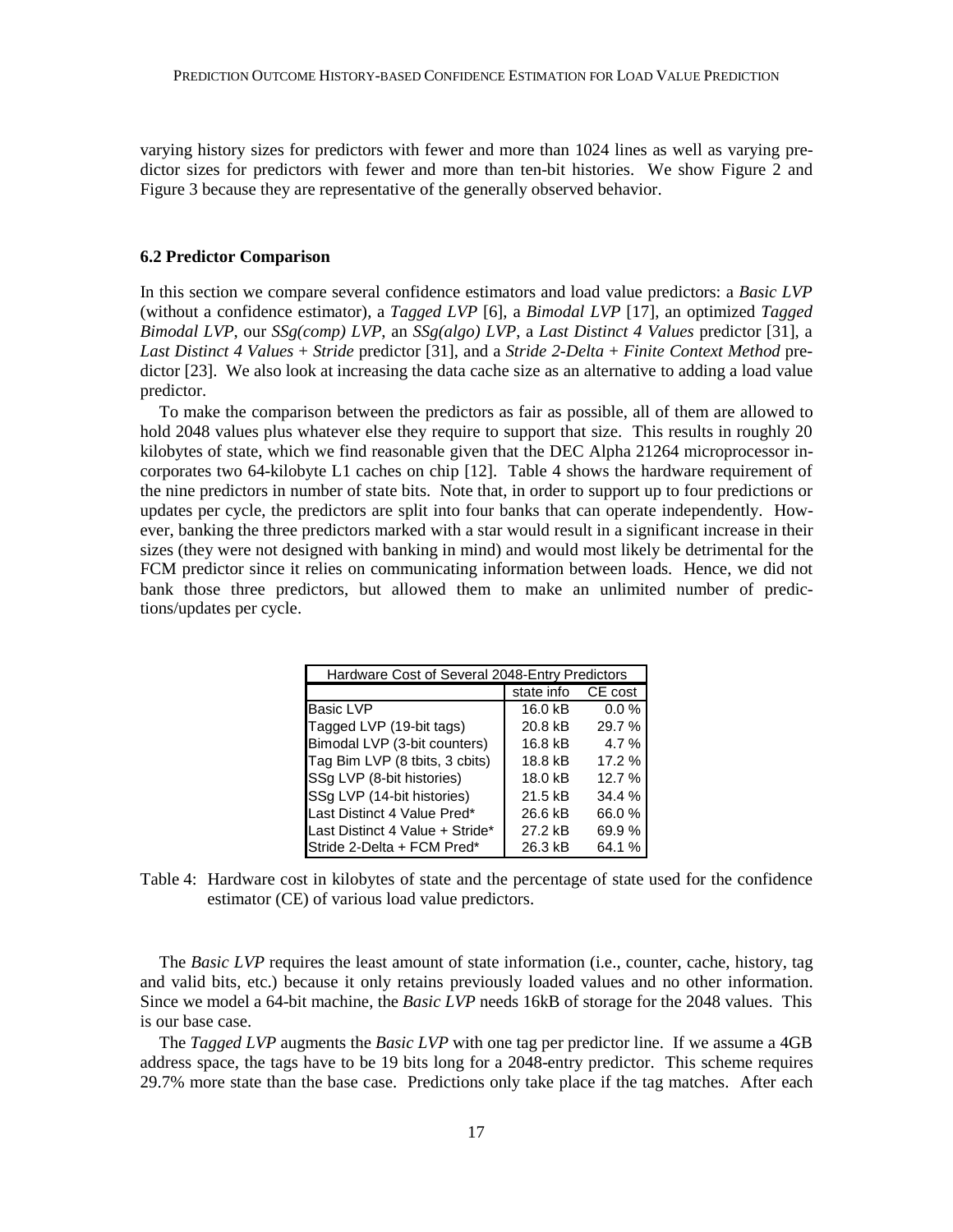prediction the value and the tag are updated. Partial tags would considerably reduce the hardware cost of this scheme, but not even full tags result in good performance.

The *Bimodal LVP* incorporates 3-bit saturating up/down counters as a CE. (McFarling termed the corresponding branch predictor *Bimodal* [18], hence the name.) Predictions are only made if the counter value is greater or equal to a preset threshold, which can be varied between one and seven. If a prediction turns out to be correct, the corresponding counter is incremented by one, otherwise it is decremented by one. The values are always updated, independent of the current state of the corresponding counter. This scheme requires only 4.7% additional hardware. In spite of this marginal increase, it performs a great deal better than the first two schemes, including the more hardware intensive one.

The *Tag Bim LVP* is a combination of the previous two predictors. It includes partial 8-bit tags and 3-bit saturating counters. Predictions are made if the tag matches and the counter value is greater or equal to the threshold. We performed a detailed parameter space evaluation for this predictor (see Section 6.2.2). This scheme requires 17.2% additional hardware and performs very well.

Our *SSg(comp) LVP* is 12.7% larger than the baseline predictor when 8-bit histories are used and 34.4% larger with 14-bit histories. The corresponding *SSg(algo)* predictors require the same amount of state.

The *Last Distinct 4 Values* predictor retains four values per line, so the predictor has only 512 lines. In addition, every line in the predictor includes a 21-bit tag, eight bits of least-recentlyused information, and twelve bits to store which one of the four values was used during the last six accesses. The twelve bits form an index into a second-level table of 4096 lines containing four four-bit counters each. The highest of the four selected counters determines which one of the four values to use for the next prediction. However, no prediction is made if the highest counter is below a preset threshold. The counters whose corresponding value ends up not matching the true load value are decremented by three and the remaining counters are incremented by one. The least recently used value is updated with the new load value if the new value is not currently among the four stored values. The necessary amount of state for this scheme is 66.0% over the base case. The counters saturate at twelve [31], which limits the possible threshold values to one through twelve.

The *Last Distinct 4 Values* + *Stride* predictor is identical to the previous predictor except it also stores an eight-bit partial stride per predictor line and a two-bit state field. The stride is added to the selected value and used for making a prediction if the four counters are below the threshold and the same stride has been seen at least twice in a row (the two state-bits record this information). The partial stride is always updated. This predictor requires 70.3% more state than the base case.

Finally, the *St2d* + *FCM* predictor combines a stride 2-delta predictor with a finite context method predictor. Whichever predictor reports the higher confidence gets to make the prediction if its confidence is above the preset threshold. Both components are updated in parallel. The stride component includes an 8-bit partial tag, a 3-bit saturating counter, a 64-bit last value field, and two 8-bit partial stride values in each of its 512 lines. The FCM component is a two-level predictor. The first level comprises 1024 lines, each storing an 8-bit partial tag, a 3-bit saturating counter, and the least significant ten bits of the last three fetched load values. The three ten-bit values are shifted and combined via the logical exclusive-or function to form an index into the second level, which comprises 2048 lines storing a 64-bit value each. The 64-bit value is the value that followed those same three load values the last time they were seen in sequence. This predictor requires 66.4% more state than the baseline predictor.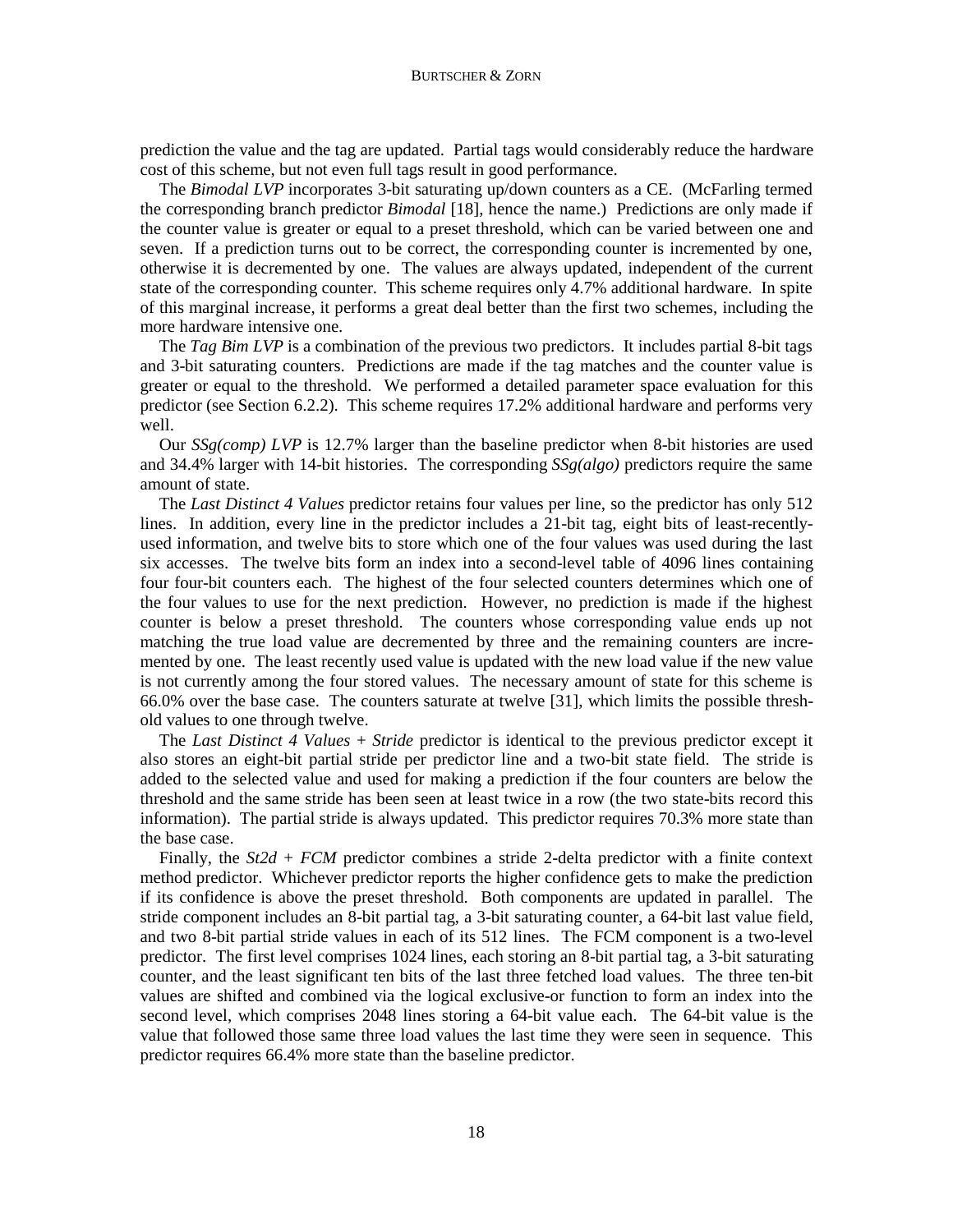### **6.2.1 Confidence Estimator Comparison**

Figure 4 and Figure 5 show how the confidence estimators of several selected predictors perform with a small (1024 entries) and a large (8192 entries) configuration, respectively.



Figure 4: Accuracy-coverage pairs of several confidence estimators with 1024-entry predictors. The dots correspond to various thresholds.

Note that the *Basic* predictor is not visible in either figure. Its coverage is 100% but its accuracy is only about 50% for both configurations. The *Tagged* and the two *SSg(algo)* predictors allow no variability and are therefore each represented by a single point.

With eight history bits, our CE outperforms all other CEs except the 14-bit *SSg(algo)* CE. We take this as evidence that prediction outcome histories are indeed better suited for load value prediction than other approaches. Our 14-bit *SSg(comp)* CE outperforms all other CEs. Note how much larger its range of accuracy-coverage pairs is in both figures and how much higher an accuracy it can reach in comparison to the other CEs.

All the CEs benefit from an increase in size. However, our measurements with infinite CEsizes show that the 8192-entry results are close to the limit for all predictors and that our predictor maintains its superiority with one exception. For accuracies under 92%, *LD4VP* slightly surpasses *SSg(comp)* in the infinite case.

*LD4VP* benefits the most from going from 1024 entries to 8192 entries. That is because *LD4VP* stores four values per predictor line, which results in four times fewer lines and consequently more aliasing, particularly with the smaller configuration.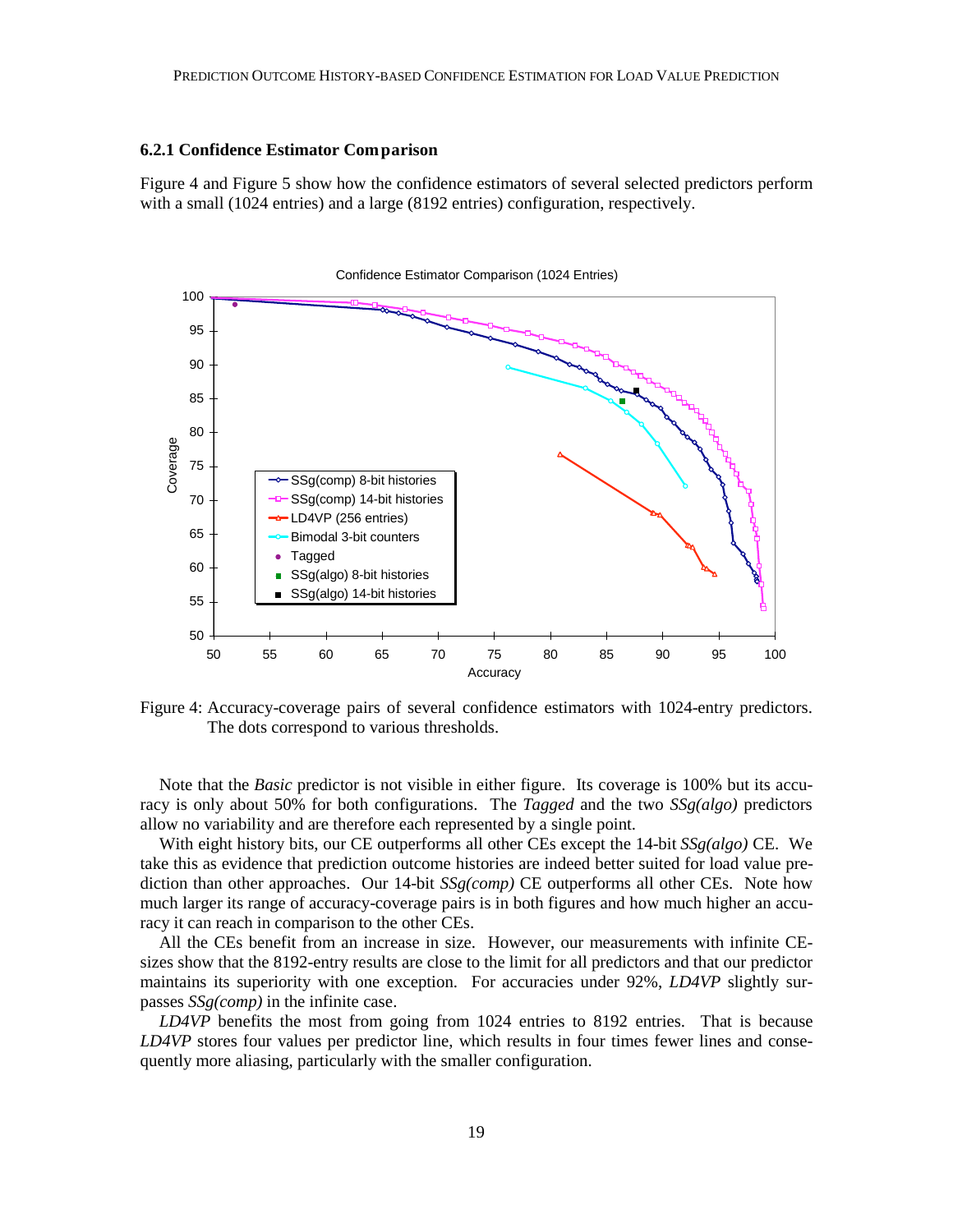

Figure 5: Accuracy-coverage pairs of several confidence estimators with 8192-entry predictors. The dots correspond to different thresholds.

### **6.2.2 Speedup Results**

Figure 6 shows the speedups we measured using a detailed cycle-accurate pipeline-level simulation of a microprocessor similar to the DEC Alpha 21264 (see Section 5). The displayed results are harmonic mean speedups over the eight SPECint95 programs.

The results are given for both a re-fetch and a re-execute misprediction recovery policy. For predictors that allow multiple threshold values, the result of the configuration with the best average speedup is listed. The thresholds that yield the highest average speedup are seven (out of seven) for the *Bimodal LVP* using re-fetch and five using re-execute, 86% for *SSg(comp)* with refetch, 67% for *SSg(comp)* with re-execute, twelve (out of twelve) for *LD4VP* and *LD4V+Stride* both for re-fetch and re-execute, and seven (out of seven) for the *St2d+FCM* using re-fetch and five using re-execute.

For *Tag Bim LVP* we performed a thorough parameter space evaluation and found that it performs best on the modeled CPU with three-bit counters, a threshold of three and a decrement of two upon a misprediction when re-execute is used. For re-fetch, the best configuration is four-bit counters with a threshold of nine and a decrement of seven.

Most predictors perform quite well with a re-execution policy. Nevertheless, *SSg(comp) LVP* is only outperformed by the significantly more complex and hardware intensive *LD4V*+*Stride* hybrid predictor.

With the much simpler re-fetch mechanism, which most of today's CPUs already incorporate and therefore is the more likely recovery mechanism in the near future, our *SSg(comp) LVP* out-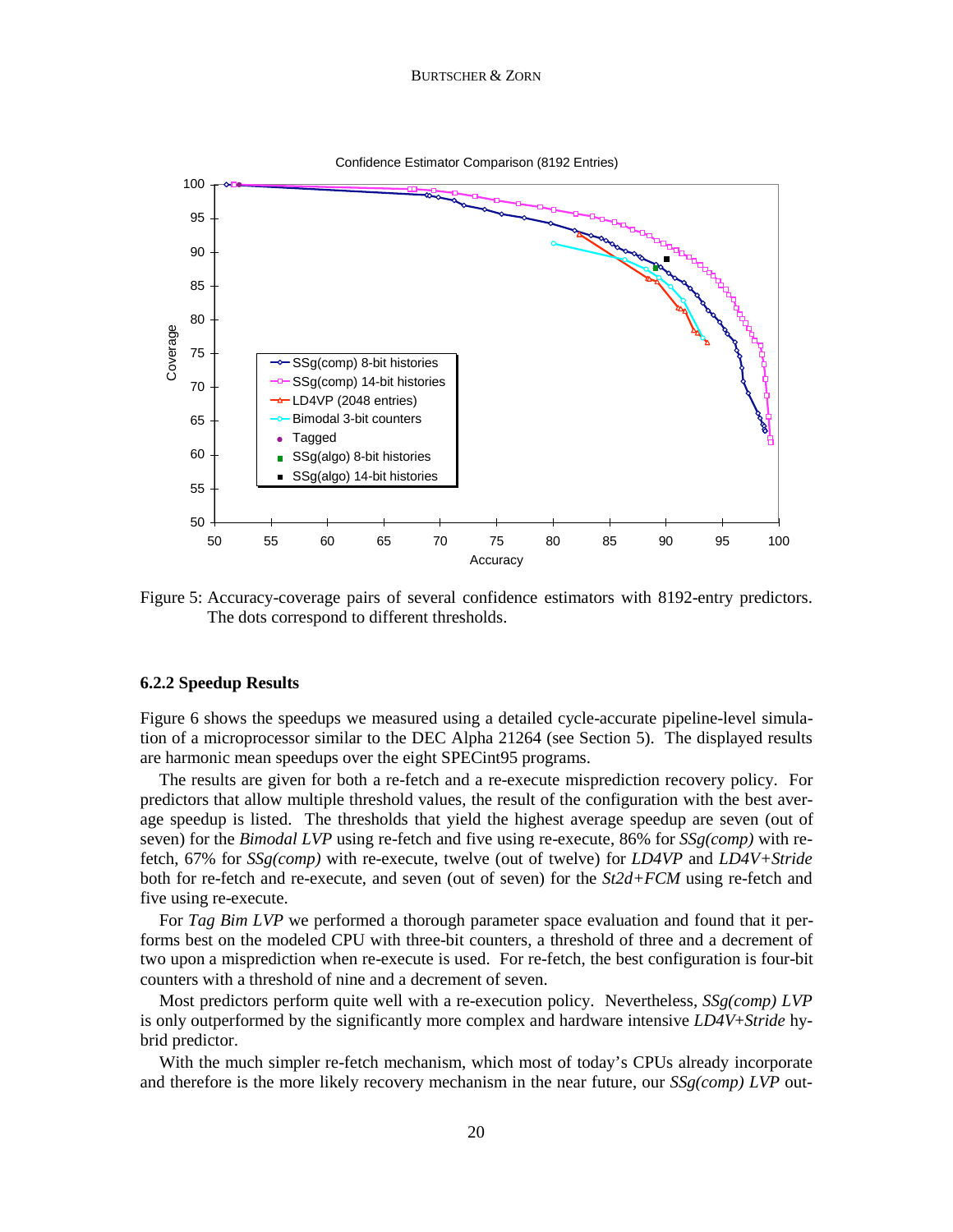performs all the other predictors. Surprisingly, *Tag Bim LVP* is the only predictor that comes close to the speedup delivered by *SSg(comp)*. In looking at more detailed results, we note that those are the only two predictors that are capable of delivering a genuine speedup for all the eight benchmark programs. All the other predictors actually slow down at least three of the eight programs, often significantly, when re-fetch is used.



Average Harmonic-Mean Speedup over SPECint95

Figure 6: Average speedups of the eight SPECint95 programs on a DEC Alpha 21264-like processor. All the predictors are sized to hold an equivalent of 2048 load values.

The *Perfect LVP* in Figure 6 contains an oracle that always makes a prediction if the prediction will be correct and no prediction otherwise. In spite of the good performance of *SSg(comp)*, the comparison with the *Perfect LVP* shows that *SSg(comp)* is only able to reach about half of the theoretically possible speedup using re-fetch and two thirds using re-execute. Clearly, there is considerable room for improvement left.

Using re-fetch, the *SSg(comp)* confidence estimator causes a prediction following about 150 history patterns. In the re-execute case, the number of prediction causing history patterns increases to about 2500 (out of 16384). It is not feasible to look for this large a number of patterns using comparators. Rather, one would probably use the history pattern as an index into a preprogrammed  $1 \times 2^{\text{thistory-bits}}$  bit read only memory (ROM) that returns a one for those histories that should trigger a prediction and a zero otherwise. The ROM effectively represents a second level of indirection. Performing two table lookups per cycle should be feasible since current branch predictors also comprise two levels [12].

Of course the extra hardware that a load value predictor requires could also be used to improve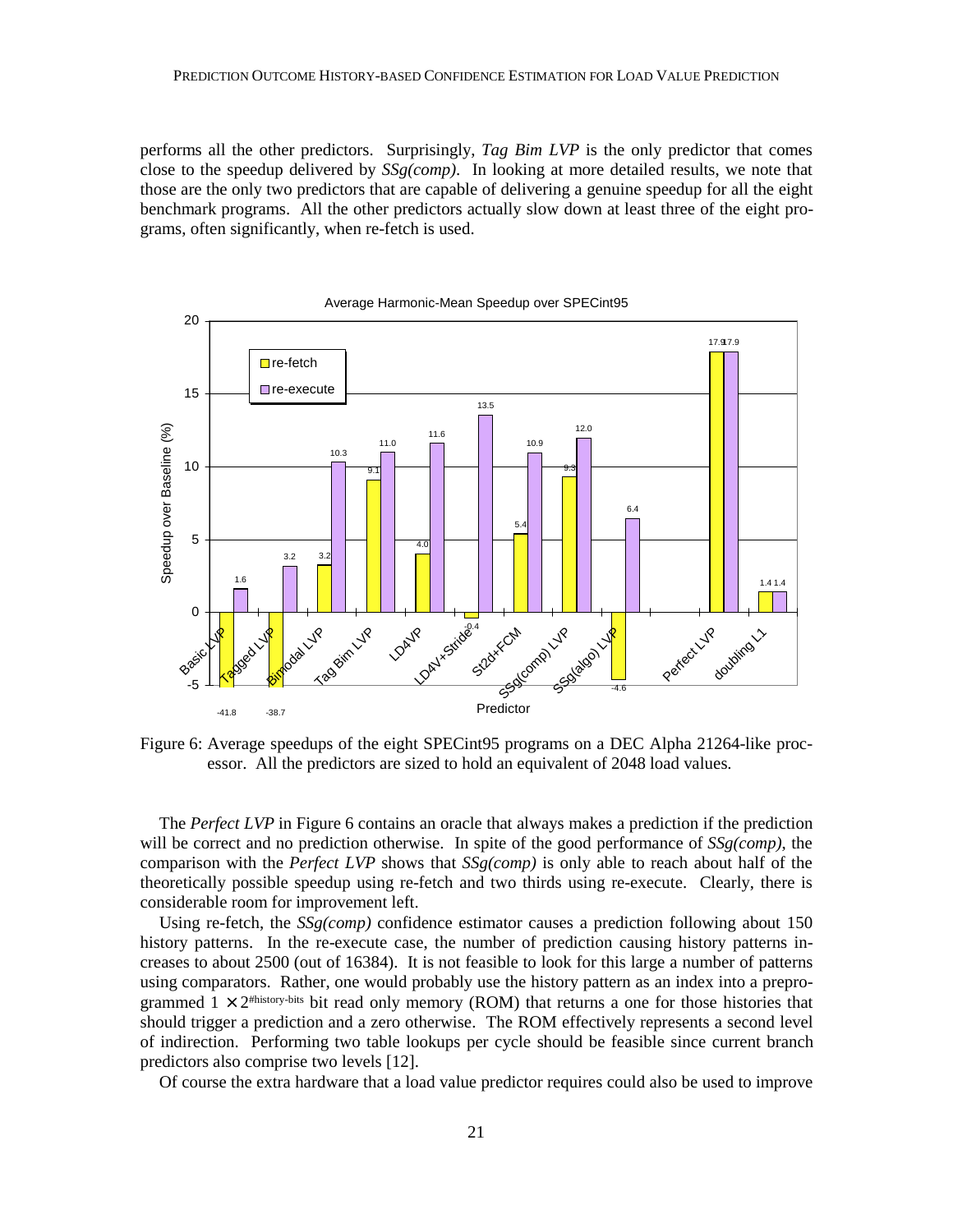other parts of the processor. For example, the rightmost column in Figure 6 denotes the speedup resulting from doubling the simulated processor's L1 data-cache from 64 kilobytes to 128 kilobytes. Despite this large hardware increase, the resulting speedup is very small. Some of the predictors outperform the doubled cache by more than a factor of seven while requiring four times less hardware.

Doubling the L1 data-cache reduces its average load miss-rate from 4.7% to 3.6%. For decent refill penalties, this small miss-rate reduction does not result in a significant performance improvement. Only for very large refill penalties would a 1% miss-rate difference yield an improvement comparable to the one we get with our load value predictor. Hence we conclude that above a certain cache size, it makes more sense to add a load value predictor than to further increase the size of the cache.

Our measurements of most of these predictors for smaller and larger sizes show the same relative performance that they do for the 2048-entry size. The FCM is the only predictor that may be able to take advantage of much larger predictor sizes. The other predictors do not benefit from larger sizes and their performance stays the same.



Figure 7: Percentage of dissimilar cross-validation outcomes and the percentage of history patterns that are classified differently by *algo* than by *comp.* The weighted percentages are weighted by the frequency of occurrence of the respective history patterns.

Figure 7 depicts the percentage of history patterns that do not yield overlapping crossvalidation results and the percentage of history patterns that *algo* classifies differently than *comp*. The results are shown over the full range of *comp* thresholds. Furthermore, there are two curves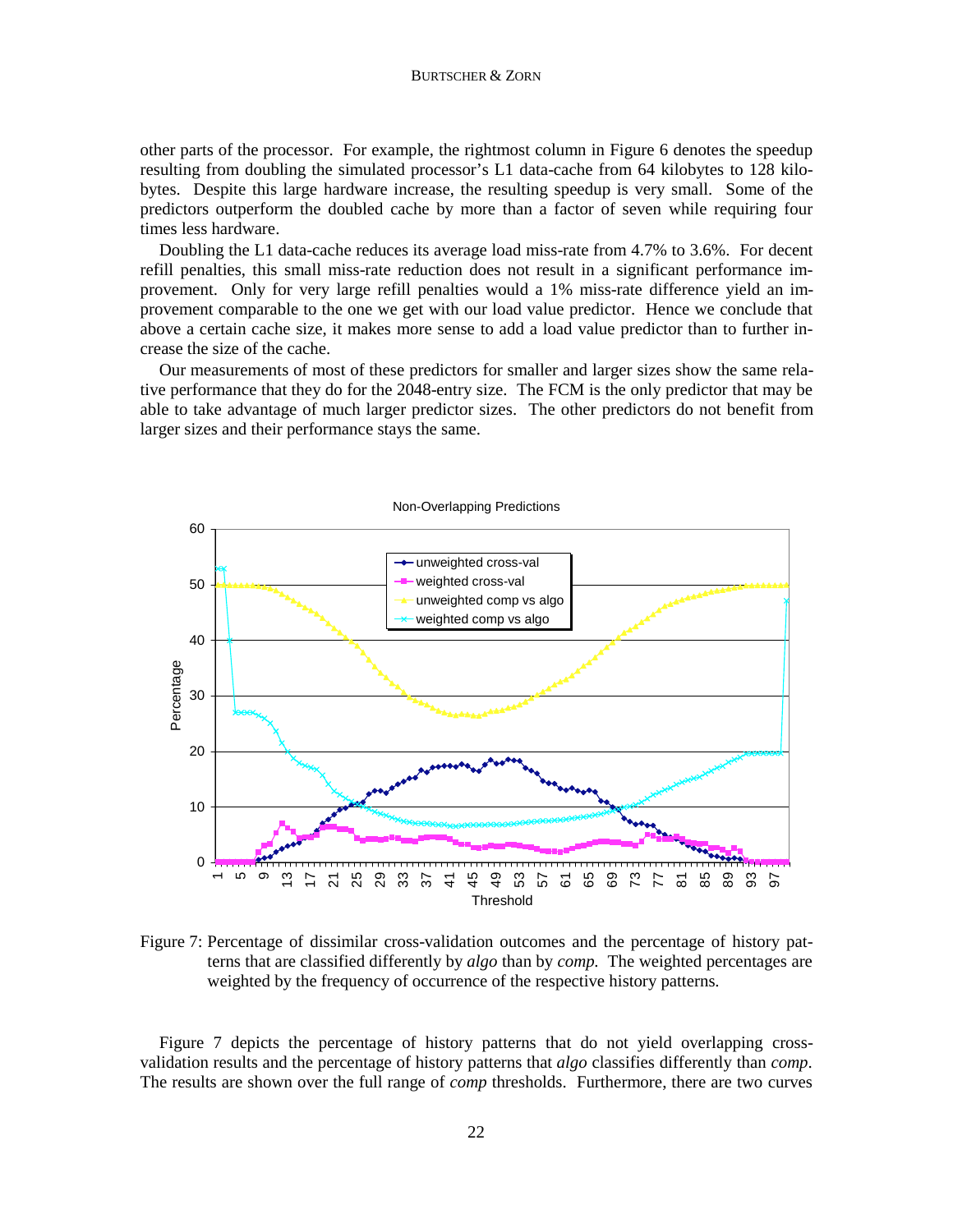each, one showing the non-weighted result and one showing the same result when the patterns are weighted by their frequency of occurrence. For instance, the eight cross-validations classify 11.0% of the history patterns not uniformly when a threshold of 67% is used. However, those patterns only represent 3.7% of all the occurring patterns during program execution. Apparently, seldom occurring patterns are harder to classify than frequently occurring ones, which may simply be a consequence of a small sample set. The figure further shows that *algo* classifies 37.9% of the history patterns differently than *comp* with a threshold of 67%. The non-overlapping classifications affect 8.7% of the patterns encountered during execution.

Figure 7 shows that *comp* is closest to *algo* at a 39% threshold in the weighted case and at 48% in the non-weighted case. These thresholds are close to the 44% we derived from Table 1 in Section 3 for the 4-bit case. The implicit threshold of the *algo* scheme is significantly lower than the thresholds that work well for our CPU, which explains the poor performance of *algo*.

An interesting point to note is the uniformity of the cross-validation results. According to Figure 7, all eight cross-validations yield approximately the same classification result (within a few percent), in particular for the "interesting" thresholds above 66%. The prediction-causing history patterns hence seem to be quite universal and not very dependent on the programs.

The optimal threshold value and consequently the prediction causing histories are, however, rather dependent on the characteristics of the underlying CPU. For example, when changing the misprediction recovery mechanism from re-fetch to re-execute, the optimal threshold drops from 86% to 67%.

These results, in combination with the relatively poor performance of *SSg(algo)*, suggest that profiling is very effective at finding a good threshold value, i.e., at identifying which history patterns should be followed by a prediction. Fortunately, this has to be done only once for a given type of CPU and compiler infrastructure.

#### **7. Summary and Conclusions**

In this study we describe a novel confidence estimator for load value predictors. It uses histories of the recent prediction outcomes to decide whether or not to attempt a prediction. Profile information is utilized to determine which history patterns should be followed by a prediction. In our measurements of SPECint95 we observe low variability of high-confidence history patterns, suggesting that the prediction causing history patterns would not have to be changed on a per application basis.

Our confidence estimator (CE) reaches higher accuracies than saturating-counter-based CEs, and, combined with a simple last value predictor, it outperforms previously proposed predictors, including more complex ones.

When a re-fetch misprediction recovery mechanism is used, which all processors that support branch prediction already incorporate, our predictor outperforms other predictors from the literature by over 40% and yields an average speedup of 9.3% on SPECint95. We believe that the simplicity and the relative low hardware cost combined with its superior performance make our predictor a prime candidate for integration into next generation microprocessors.

### **Acknowledgments**

This work was supported in part by the Hewlett Packard University Grants Program (including Gift No. 31041.1) and the Colorado Advanced Software Institute. We would like to especially thank Tom Christian for his support of this project and Dirk Grunwald and Abhijit Paithankar for providing and helping with the pipeline-level simulator.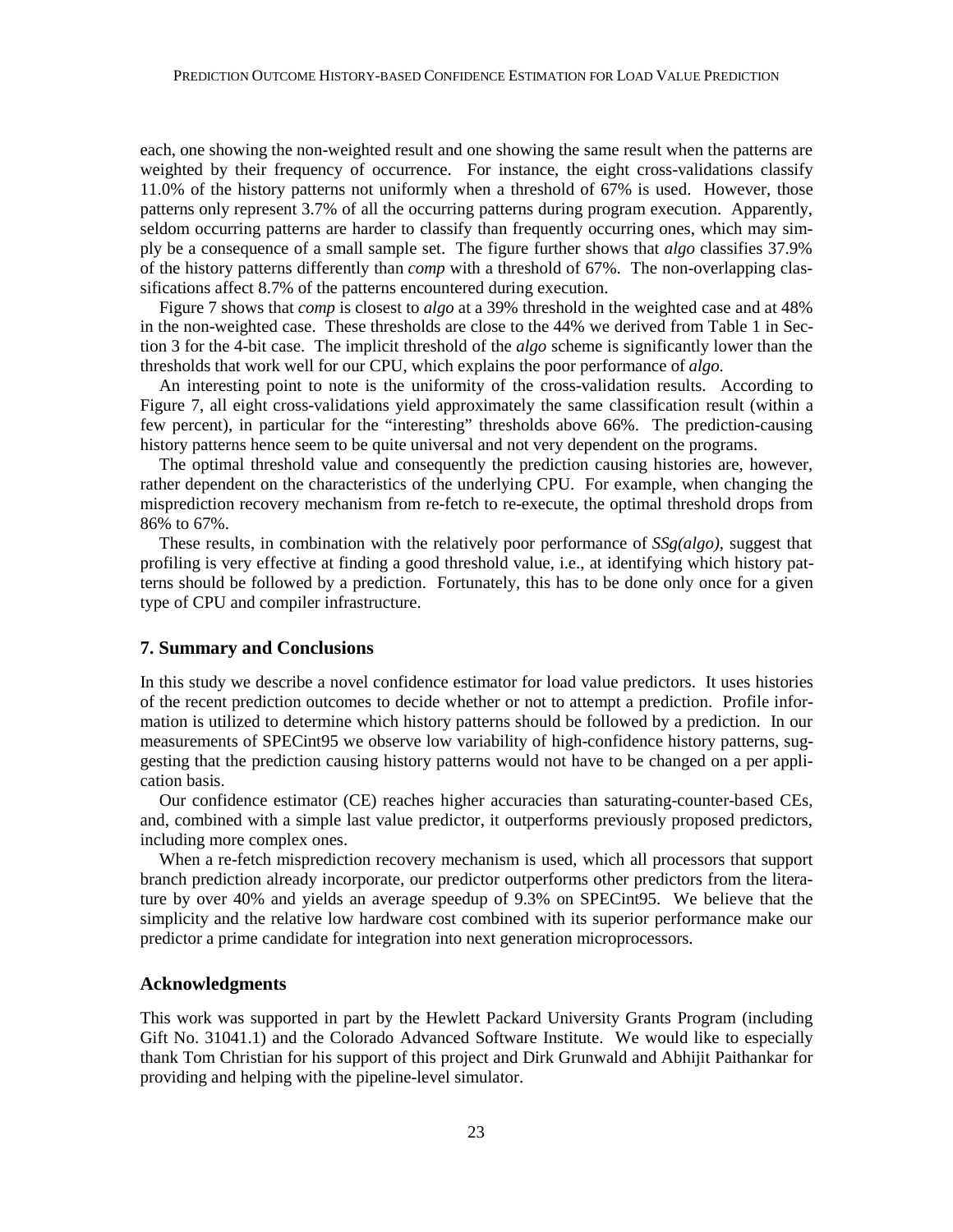### **References**

- [1] M. Burtscher, B. G. Zorn. *Load Value Prediction Using Prediction Outcome Histories*. Unpublished Technical Report CU-CS-873-98, University of Colorado at Boulder. October 1998.
- [2] B. Calder, P. Feller, A. Eustace. "Value Profiling". *30th International Symposium on Microarchitecture*. December 1997.
- [3] Digital Equipment Corporation*. Alpha Architecture Handbook*. 1992.
- [4] A. Eustace, A. Srivastava. *ATOM: A Flexible Interface for Building High Performance Program Analysis Tools*. WRL Technical Note TN-44, Digital Western Research Laboratory, Palo Alto. July 1994.
- [5] C. Y. Fu, M. D. Jennings, S. Y. Larin, T. M. Conte. "Value Speculation Scheduling for High Performance Processors". *Eighth International Conference on Architectural Support for Programming Languages and Operating Systems*. October 1998.
- [6] F. Gabbay. *Speculative Execution Based on Value Prediction*. EE Department Technical Report #1080, Technion - Israel Institute of Technology. November 1996.
- [7] F. Gabbay, A. Mendelson. "Can Program Profiling Support Value Prediction?". *30th International Symposium on Microarchitecture*. December 1997.
- [8] F. Gabbay, A. Mendelson. "The Effect of Instruction Fetch Bandwidth on Value Prediction". *25th International Symposium on Computer Architecture*. June 1998.
- [9] D. Grunwald, A. Klauser, S. Manne, A. Pleszkun. "Confidence Estimation for Speculation Control". *25th International Symposium on Computer Architecture*. June 1998.
- [10] J. Gonzalez, A. Gonzalez. "The Potential of Data Value Speculation to Boost ILP". *12th International Conference on Supercomputing*. July 1998.
- [11] E. Jacobsen, E. Rotenberg, J. Smith. "Assigning Confidence to Conditional Branch Predictions". *29th International Symposium on Microarchitecture*. December 1996.
- [12] R. E. Kessler, E. J. McLellan, D. A. Webb. "The Alpha 21264 Microprocessor Architecture". *1998 International Conference on Computer Design*. October 1998.
- [13] D. C. Lee, P. J. Crowley, J. J. Baer, T. E. Anderson, B. N. Bershad. "Execution Characteristics of Desktop Applications on Windows NT". *25th International Symposium on Computer Architecture*. June 1998.
- [14] J. K. F. Lee, A. J. Smith. "Branch Prediction Strategies and Branch Target Buffer Design". *IEEE Computer* 17(1). January 1984.
- [15] M. H. Lipasti, J. P. Shen. "Exceeding the Dataflow Limit via Value Prediction". *29th International Symposium on Microarchitecture*. December 1996.
- [16] M. H. Lipasti, J. P. Shen. "The Performance Potential of Value and Dependence Prediction". *EUROPAR-97*. August 1997.